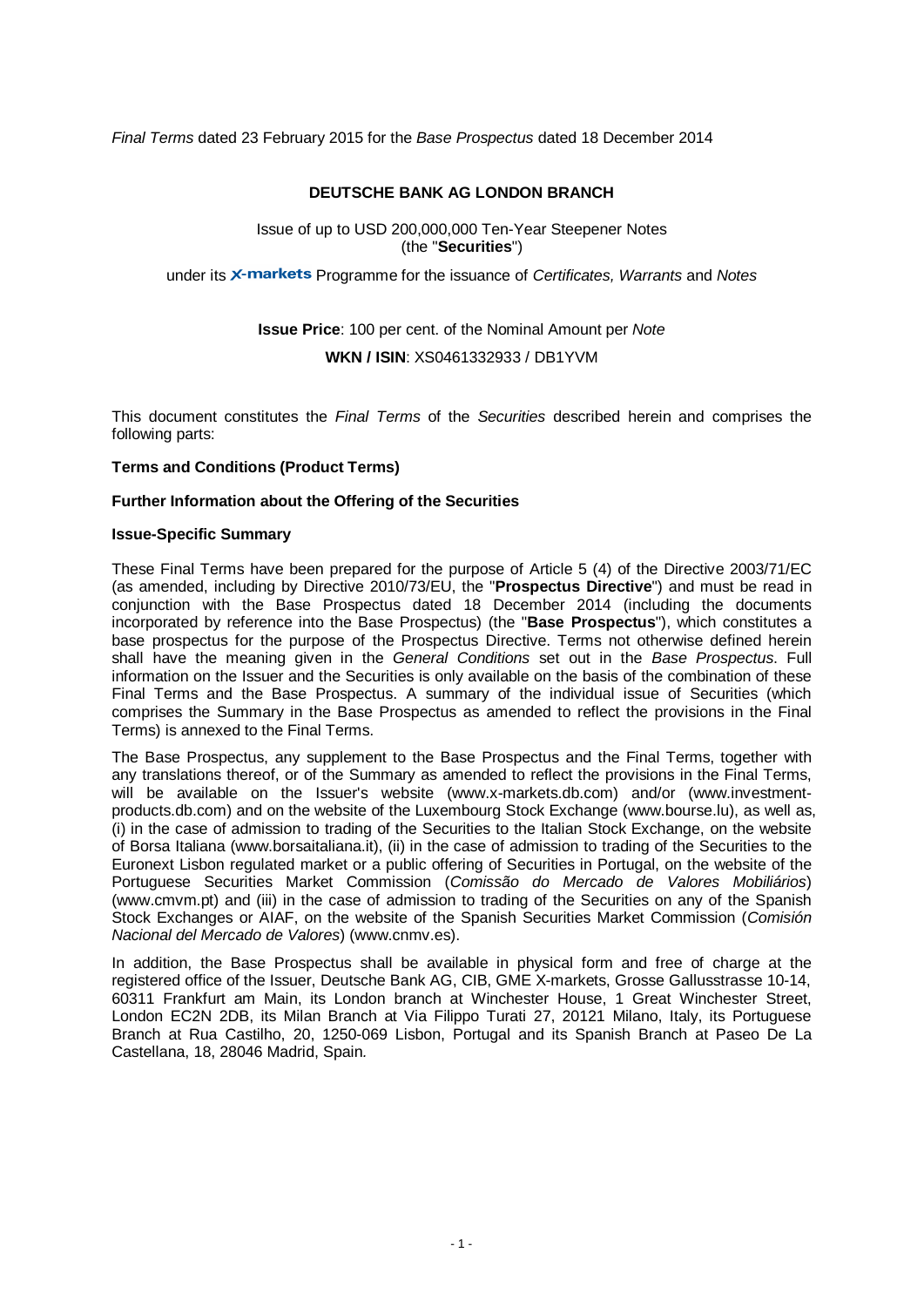## **Terms and Conditions**

The following "**Product Terms**" of the Securities shall, for the relevant series of Securities, complete and put in concrete terms the General Conditions for the purposes of such series of Securities. The Product Terms and General Conditions together constitute the "**Terms and Conditions**" of the relevant Securities.

### **General Definitions Applicable to the Securities**

| <b>Security Type</b>           | Note                                                                                                                                                                                                                                                                                                                                                                                                                                                      |                                                                                                                                                                                                                                                                                       |  |  |
|--------------------------------|-----------------------------------------------------------------------------------------------------------------------------------------------------------------------------------------------------------------------------------------------------------------------------------------------------------------------------------------------------------------------------------------------------------------------------------------------------------|---------------------------------------------------------------------------------------------------------------------------------------------------------------------------------------------------------------------------------------------------------------------------------------|--|--|
| <b>ISIN</b>                    | XS0461332933                                                                                                                                                                                                                                                                                                                                                                                                                                              |                                                                                                                                                                                                                                                                                       |  |  |
| <b>WKN</b>                     | DB1YVM                                                                                                                                                                                                                                                                                                                                                                                                                                                    |                                                                                                                                                                                                                                                                                       |  |  |
| <b>Issuer</b>                  | Deutsche Bank AG, London Branch                                                                                                                                                                                                                                                                                                                                                                                                                           |                                                                                                                                                                                                                                                                                       |  |  |
| Number of the Securities       |                                                                                                                                                                                                                                                                                                                                                                                                                                                           | Aggregate nominal amount of up to USD 200,000,000                                                                                                                                                                                                                                     |  |  |
| <b>Issue Price</b>             |                                                                                                                                                                                                                                                                                                                                                                                                                                                           | 100 per cent. of the Nominal Amount (USD 2,000 per Note)                                                                                                                                                                                                                              |  |  |
| <b>Issue Date</b>              |                                                                                                                                                                                                                                                                                                                                                                                                                                                           | 15 April 2015                                                                                                                                                                                                                                                                         |  |  |
| Nominal Amount                 |                                                                                                                                                                                                                                                                                                                                                                                                                                                           | USD 2,000 per Note                                                                                                                                                                                                                                                                    |  |  |
| <b>Calculation Agent</b>       |                                                                                                                                                                                                                                                                                                                                                                                                                                                           | Deutsche Bank AG, London Branch                                                                                                                                                                                                                                                       |  |  |
| Underlying                     |                                                                                                                                                                                                                                                                                                                                                                                                                                                           | Type: Interest Rate                                                                                                                                                                                                                                                                   |  |  |
|                                |                                                                                                                                                                                                                                                                                                                                                                                                                                                           | Name: Reference CMS Rate                                                                                                                                                                                                                                                              |  |  |
| Settlement                     |                                                                                                                                                                                                                                                                                                                                                                                                                                                           | <b>Cash Settlement</b>                                                                                                                                                                                                                                                                |  |  |
| <b>Settlement Date</b>         | 15 April 2025, or if such day is not a Business Day the Settlement Date is<br>postponed to the next day that is a Business Day                                                                                                                                                                                                                                                                                                                            |                                                                                                                                                                                                                                                                                       |  |  |
| Coupon Payment                 |                                                                                                                                                                                                                                                                                                                                                                                                                                                           | Coupon Payment applies.                                                                                                                                                                                                                                                               |  |  |
| Coupon                         | (a)                                                                                                                                                                                                                                                                                                                                                                                                                                                       | In respect of the Coupon Payment Date for each Coupon Period<br>commencing on or after 15 April 2015 but ending prior to 15 April<br>2018, 2.80 per cent. per annum; and                                                                                                              |  |  |
|                                | (b)                                                                                                                                                                                                                                                                                                                                                                                                                                                       | in respect of the Coupon Payment Date for each Coupon Period<br>commencing on or after 15 April 2018, the Steepener Interest Rate<br>for such Coupon Period.                                                                                                                          |  |  |
| Leverage                       |                                                                                                                                                                                                                                                                                                                                                                                                                                                           | 165 per cent.                                                                                                                                                                                                                                                                         |  |  |
| <b>Steepener Interest Rate</b> | In respect of each Coupon Period commencing on or after 15 April 2018,<br>a percentage determined by the Calculation Agent for such Coupon<br>Period equal to the product of (a) Leverage and (b) the Swap Rate<br>Spread for such Coupon Period, provided that such amount will not be<br>greater than the Maximum Coupon and will not be less than the Minimum<br>Coupon                                                                                |                                                                                                                                                                                                                                                                                       |  |  |
| Swap Rate Spread               | In respect of each Coupon Period commencing on or after 15 April 2018,<br>a percentage determined by the Calculation Agent as the difference<br>between (a) the Reference CMS Rate with a Specified Period equal to 30<br>years in respect of the Coupon Determination Date for such Coupon<br>Period, minus (b) the Reference CMS Rate with a Specified Period equal<br>to 2 years in respect of the Coupon Determination Date for such Coupon<br>Period |                                                                                                                                                                                                                                                                                       |  |  |
| Reference CMS Rate             |                                                                                                                                                                                                                                                                                                                                                                                                                                                           | In respect of a Specified Period and a Coupon Determination Date, the<br>annual swap rate for USD swap transactions with a term equal to the<br>Specified Period commencing on such Coupon Determination Date,<br>expressed as a percentage, which appears on Reuters Screen ISDAFIX1 |  |  |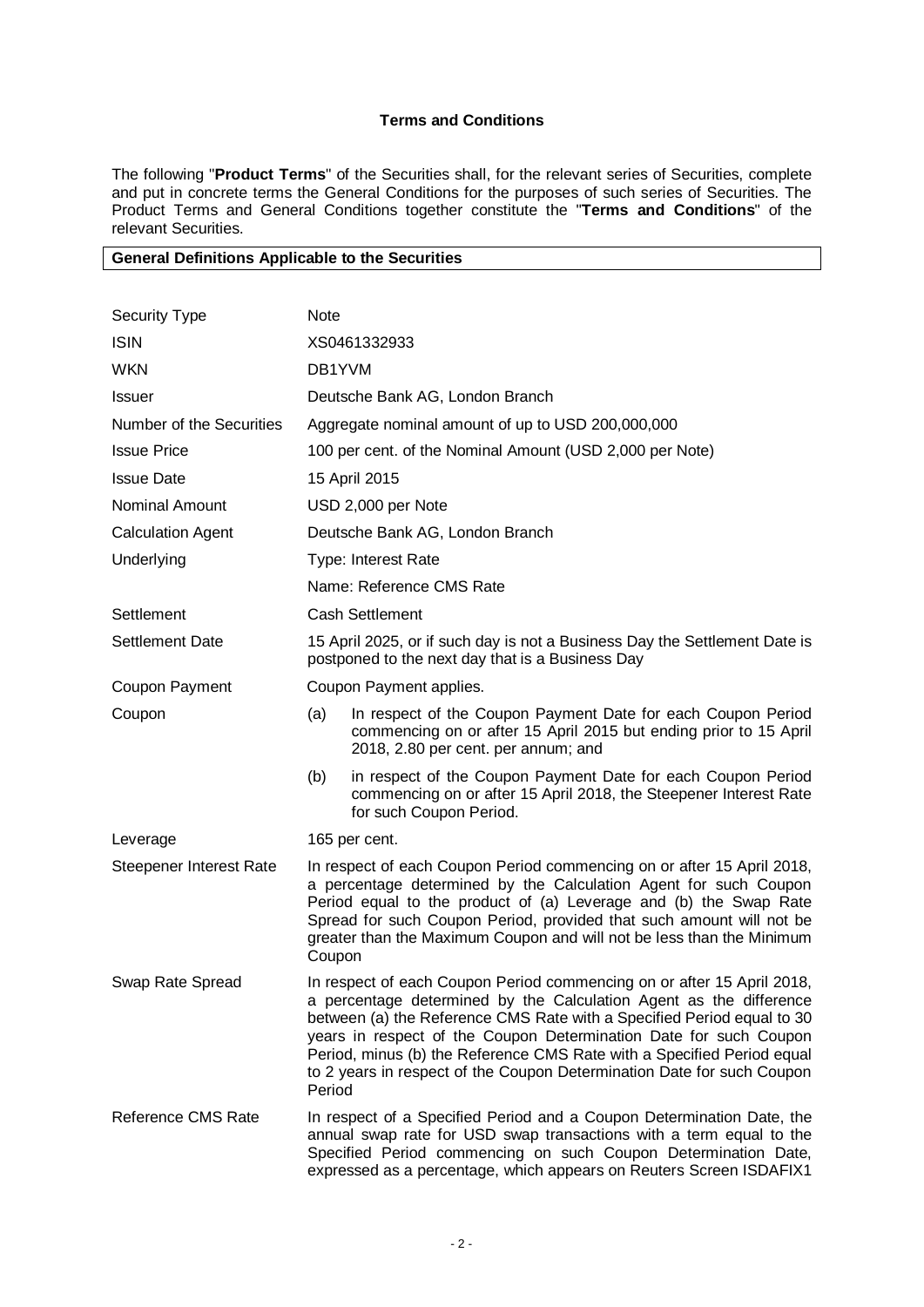(or any Successor Source) under the heading "USD 11:00 AM" and above the caption "<USDSFIX=>", on such Coupon Determination Date. If such rate does not appear on such page (or any Successor Source as aforesaid) at such time on such day, subject as provided below, the Reference CMS Rate shall be a percentage determined on the basis of the mid-market annual swap rate quotations provided by the Reference Banks at approximately 11.00 a.m., London time, on the relevant Coupon Determination Date to prime banks in the London interbank market. For this purpose, the mid-market annual swap rate means the arithmetic mean of the bid and offered rates for the annual fixed leg, assuming a 30/360 day count basis, of a fixed-for-floating interest rate swap transaction in USD with a term equal to the Specified Period commencing on the Coupon Determination Date and in a Representative Amount with an acknowledged dealer of good credit in the swap market, where the floating leg, calculated on an Actual/360 day count basis is equivalent to such Floating Rate Option determined by the Calculation Agent by reference to the ISDA Definitions with the Specified Period. The Calculation Agent will request the principal office of each of the Reference Banks to provide a quotation of its rate. If at least three quotations are provided, the rate for such Coupon Determination Date shall be the arithmetic mean of the quotations, eliminating the highest quotation (or, in the event of equality, one of the highest) and the lowest quotation (or, in the event of equality, one of the lowest). If no such rates are quoted, the Reference CMS Rate for such Coupon Determination Date will be the rate determined by the Calculation Agent by reference to such source(s) and at such time as it deems appropriate.

Where "**ISDA Definitions**" means the 2006 ISDA Definitions as amended and updated as at the Issue Date of the first Tranche of the Securities, as published by International Swaps and Derivatives Association, Inc.

| Maximum Coupon                                | 5.0 per cent. per annum                                                                                                                                                                                                                                                                   |  |  |
|-----------------------------------------------|-------------------------------------------------------------------------------------------------------------------------------------------------------------------------------------------------------------------------------------------------------------------------------------------|--|--|
| Minimum Coupon                                | 1.0 per cent per annum                                                                                                                                                                                                                                                                    |  |  |
| Day Count Fraction                            | 30/360                                                                                                                                                                                                                                                                                    |  |  |
| Coupon Period                                 | As specified in $\S4(3)(g)$                                                                                                                                                                                                                                                               |  |  |
| <b>Adjusted Coupon Period</b>                 | Not applicable                                                                                                                                                                                                                                                                            |  |  |
| Unadjusted<br>Coupon<br>Period                | Applicable                                                                                                                                                                                                                                                                                |  |  |
| Determination<br>Coupon<br>Date               | The second U.S. Government Securities Business Day before the<br>Coupon Payment Date for the relevant Coupon Period                                                                                                                                                                       |  |  |
| U.S.<br>Government<br>Securities Business Day | Any day except for a Saturday, Sunday or a day on which the Securities<br>Industry and Financial Markets Association recommends that the fixed<br>income departments of its members be closed for the entire day for<br>purposes of trading in U.S. government securities                 |  |  |
| <b>Coupon Payment Date</b>                    | 15 April 2016, 15 April 2017, 15 April 2018, 15 April 2019, 15 April 2020,<br>15 April 2021, 15 April 2022, 15 April 2023, 15 April 2024 or if such day is<br>not a Business Day such Coupon Payment Date is postponed to the next<br>day which is a Business Day and the Settlement Date |  |  |
| <b>Business Day Convention</b>                | Following Business Day Convention                                                                                                                                                                                                                                                         |  |  |
| Coupon Period End Date                        | 15 April in each year, commencing on 15 April 2016 and ending on 15<br>April 2025                                                                                                                                                                                                         |  |  |

### **General Definitions Applicable to Certificates**

Not Applicable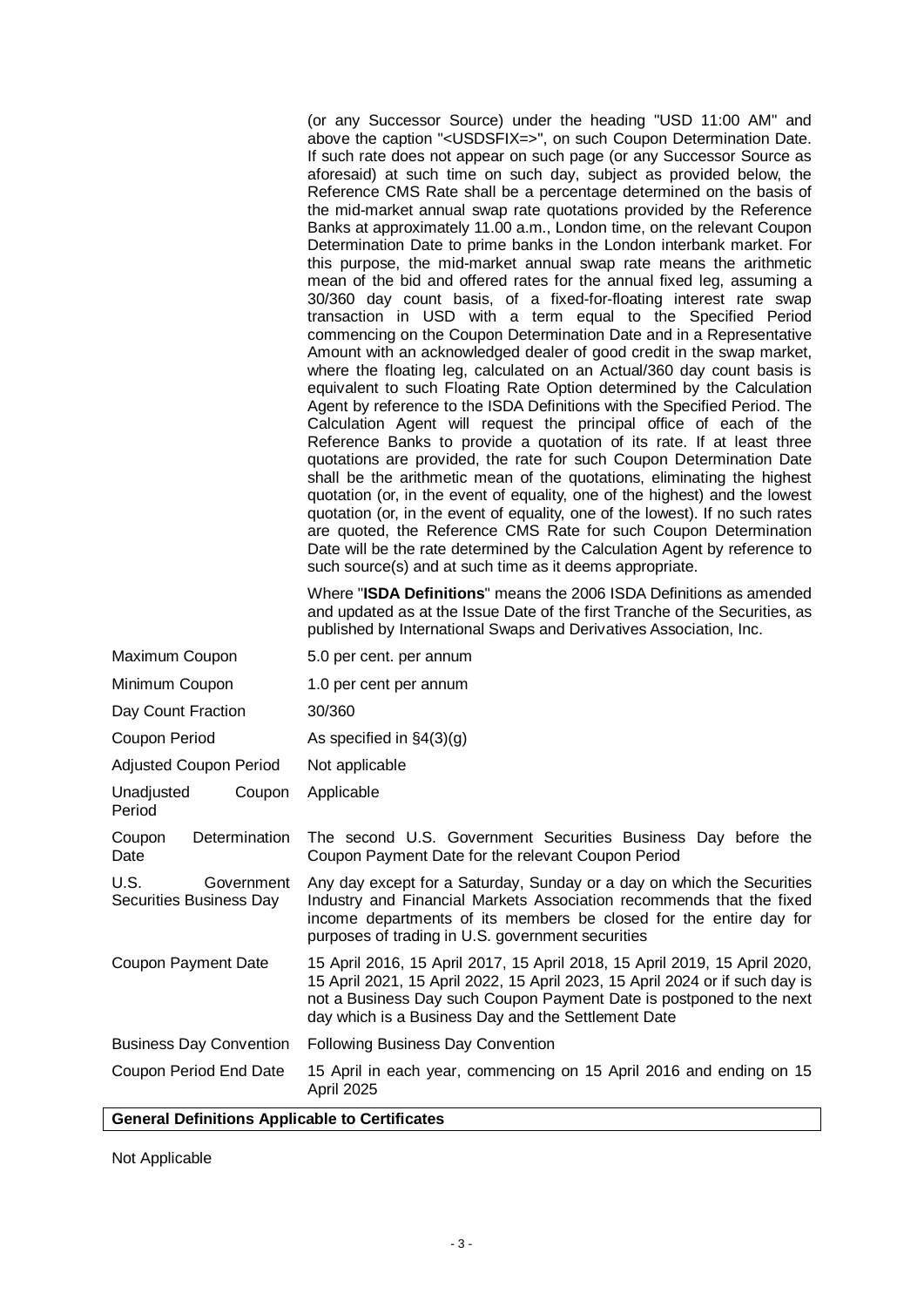# **General Definitions Applicable to Warrants**

Not Applicable

## **General Definitions Applicable to Notes**

Cash Amount The Nominal Amount

**Specific Definitions Applicable to Notes** 

Not Applicable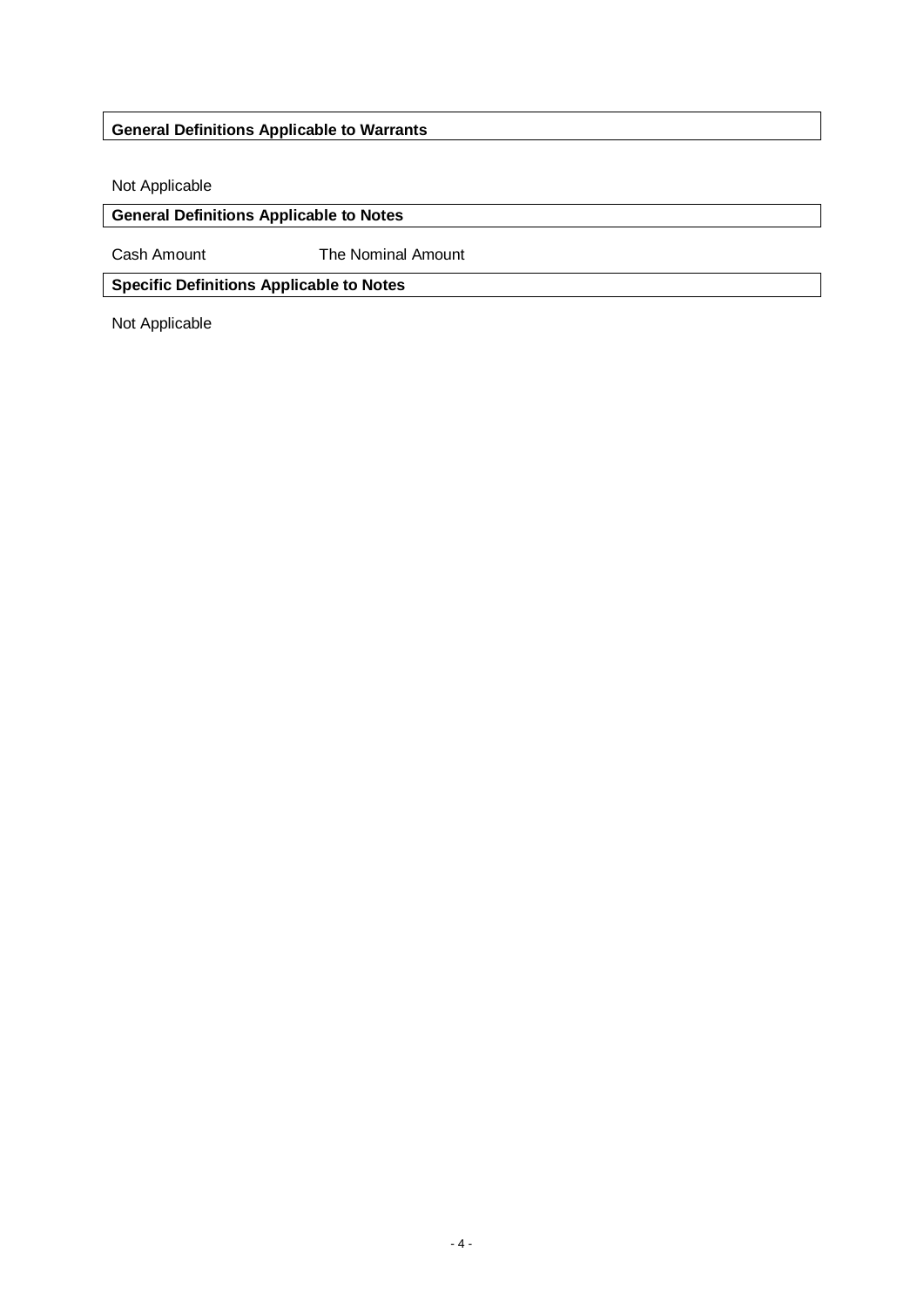# **Further Definitions Applicable to the Securities**

| <b>Settlement Currency</b>    | <b>USD</b>                                                                                                                                                                                                                                                                                         |
|-------------------------------|----------------------------------------------------------------------------------------------------------------------------------------------------------------------------------------------------------------------------------------------------------------------------------------------------|
| <b>Business Day</b>           | A day on which the Trans-European Automated Real-time Gross<br>settlement Express Transfer (TARGET2) system (or any successor<br>thereto) is open, and on which commercial banks and foreign exchange<br>markets settle payments in the Business Day Location(s) specified in<br>the Product Terms |
| <b>Business Day Locations</b> | London and New York City                                                                                                                                                                                                                                                                           |
| Payment Day Locations         | London and New York City                                                                                                                                                                                                                                                                           |
| Form of Securities            | Global Security in bearer form                                                                                                                                                                                                                                                                     |
| <b>Clearing Agent</b>         | Euroclear Bank SA/NV, 1 boulevard Albert II, 1210 Bruxelles, Belgium                                                                                                                                                                                                                               |
|                               | Clearstream Banking Luxembourg S.A., 42 avenue John F. Kennedy, L-<br>1855 Luxembourg                                                                                                                                                                                                              |
| Governing Law                 | English law                                                                                                                                                                                                                                                                                        |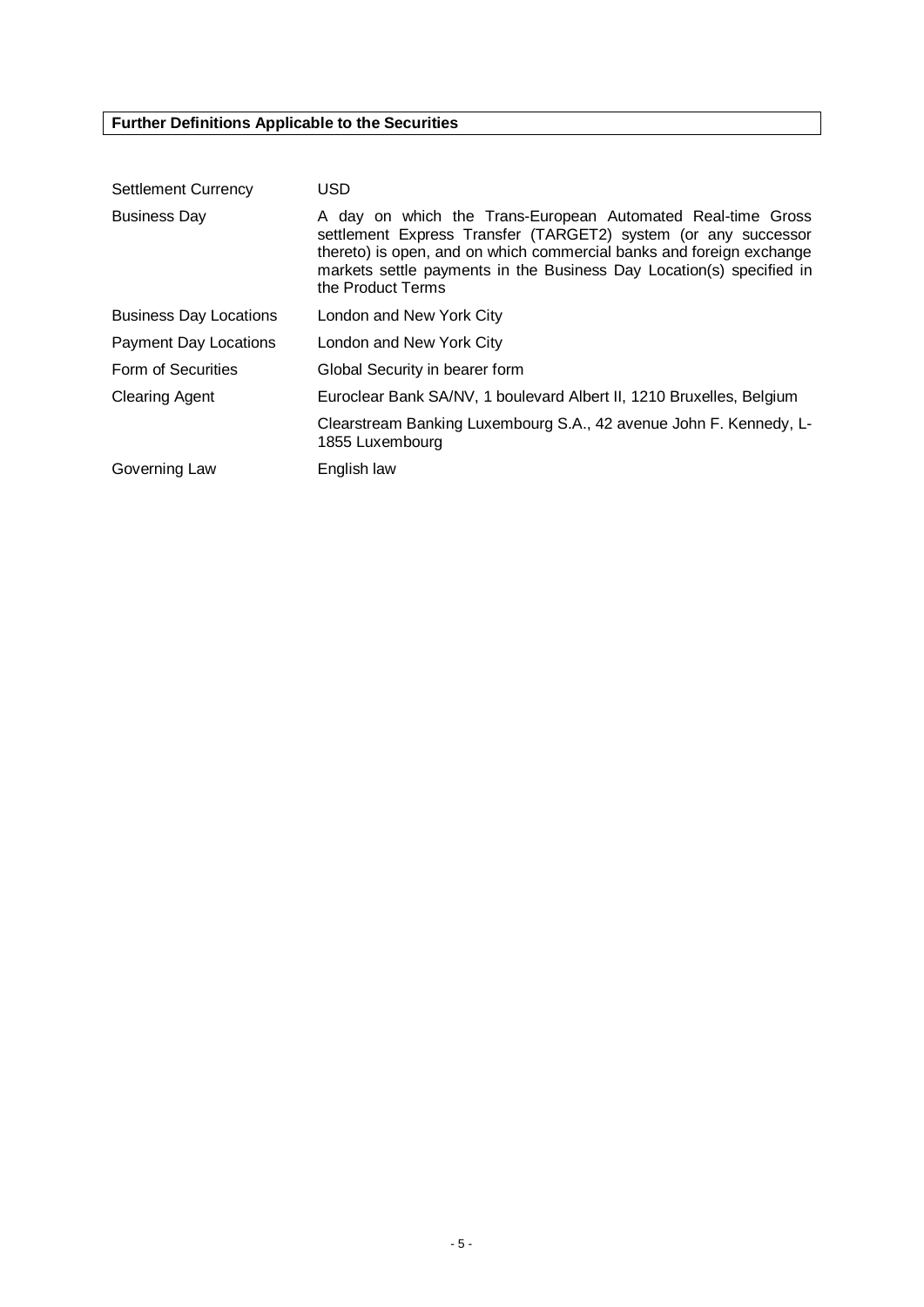# **Further Information about the Offering of the Securities**

## **LISTING AND ADMISSION TO TRADING**

| Listing and admission to Trading                                                                                   | Application will be made to list and admit the<br>Securities to trading on the multilateral trading<br>facility (MTF) EuroTLX of EuroTLX SIM S.p.A.,<br>which is not a regulated market for the purposes<br>of Directive 2004/39/EC, with effect from at the<br>earliest, the Issue Date. No assurances can be<br>given that such application for listing and<br>admission to trading will be granted (or, if<br>granted, will be granted by the Issue Date/). |
|--------------------------------------------------------------------------------------------------------------------|----------------------------------------------------------------------------------------------------------------------------------------------------------------------------------------------------------------------------------------------------------------------------------------------------------------------------------------------------------------------------------------------------------------------------------------------------------------|
| Minimum Trade Size                                                                                                 | <b>USD 2,000</b>                                                                                                                                                                                                                                                                                                                                                                                                                                               |
| Estimate of total expenses related to admission<br>to trading                                                      | EUR 3,000                                                                                                                                                                                                                                                                                                                                                                                                                                                      |
| <b>OFFERING OF SECURITIES</b>                                                                                      |                                                                                                                                                                                                                                                                                                                                                                                                                                                                |
| Investor minimum subscription amount                                                                               | <b>USD 2,000</b>                                                                                                                                                                                                                                                                                                                                                                                                                                               |
| Investor maximum subscription amount                                                                               | Not applicable                                                                                                                                                                                                                                                                                                                                                                                                                                                 |
| The Subscription Period                                                                                            | Applications to subscribe for the Securities may<br>be made from, and including, 23 February 2015<br>until, and including, 10 April 2015                                                                                                                                                                                                                                                                                                                       |
| Cancellation of the Issuance of the Securities                                                                     | The Issuer reserves the right for any reason to<br>cancel the issuance of the Securities                                                                                                                                                                                                                                                                                                                                                                       |
| Early Closing of the Subscription Period of the<br><b>Securities</b>                                               | The Issuer reserves the right for any reason to<br>close the Subscription Period early                                                                                                                                                                                                                                                                                                                                                                         |
|                                                                                                                    | Any such decision will be communicated to<br>investors by means of a notice published on the<br>website of the Issuer (www.it.x-markets.db.com)                                                                                                                                                                                                                                                                                                                |
| Conditions to which the offer is subject                                                                           | Offers of the Securities are conditional on their<br>issue                                                                                                                                                                                                                                                                                                                                                                                                     |
| Description of the application process                                                                             | Applications for the Securities can be made in<br>Italy at participating branches of a Distributor                                                                                                                                                                                                                                                                                                                                                             |
|                                                                                                                    | Applications will be in accordance with the<br>relevant Distributor's usual procedures, notified to<br>investors by the relevant Distributor                                                                                                                                                                                                                                                                                                                   |
|                                                                                                                    | Prospective investors will not be required to enter<br>into any contractual arrangements directly with<br>the Issuer relating to the subscription for the<br><b>Securities</b>                                                                                                                                                                                                                                                                                 |
| Description of possibility to reduce subscriptions<br>and manner for refunding excess amount paid by<br>applicants | Not applicable                                                                                                                                                                                                                                                                                                                                                                                                                                                 |
| Details of the method and time limits for paying<br>up and delivering the Securities                               | will be notified<br>Investors<br>by the relevant<br>Distributor of their allocations of Securities and<br>the settlement arrangements in respect thereof.<br>The Securities will be issued on the Issue Date<br>against payment to the Issuer by the relevant<br>Distributor of the net subscription price                                                                                                                                                     |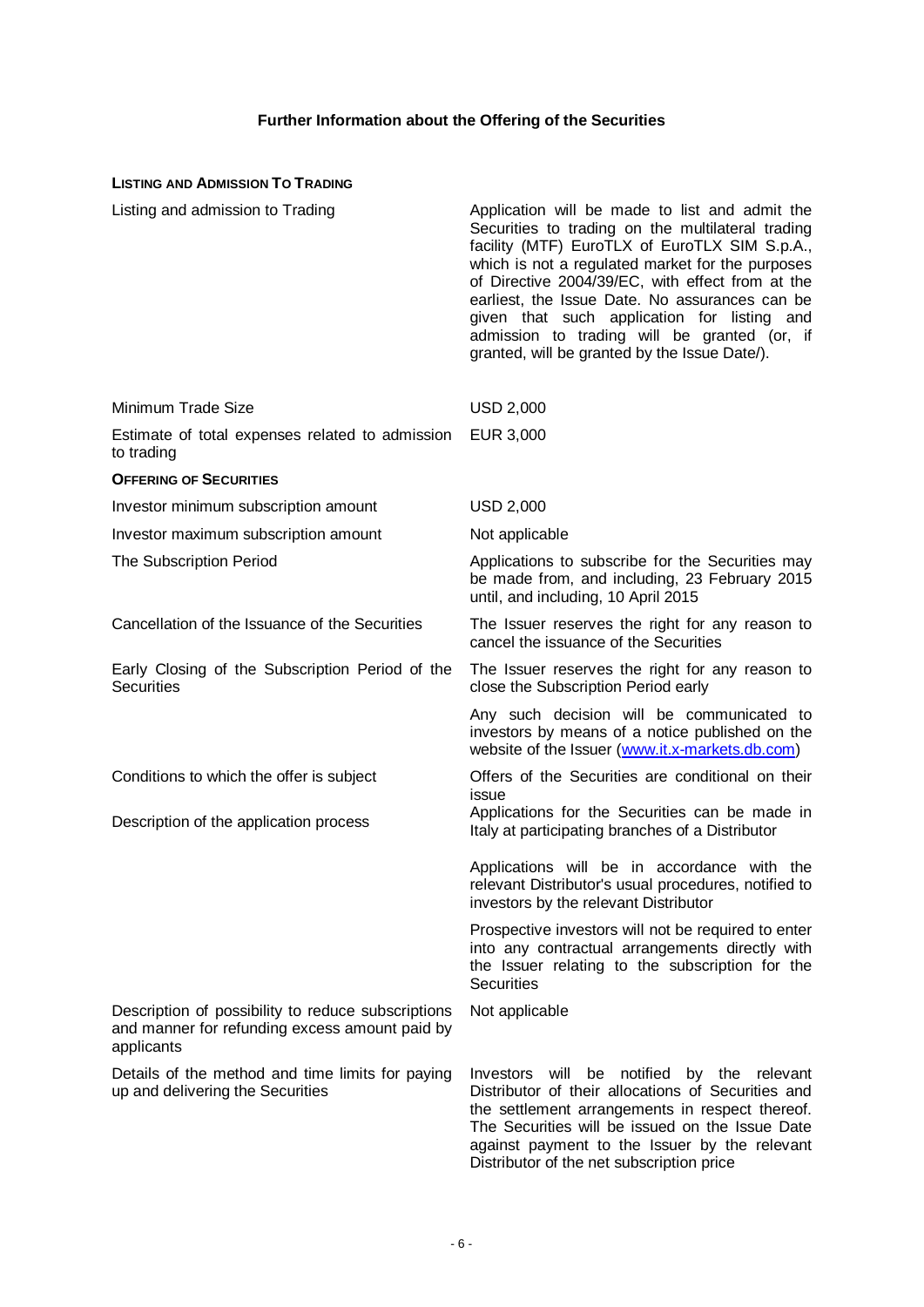Manner in and date on which results of the offer Frame in and date on which results of the oner The Issuer will in its sole discretion determine the are to be made public

Procedure for exercise of any right of preemption, negotiability of subscription rights and treatment of subscription rights not exercised

Categories of potential investors to which the Securities are offered and whether tranche(s) have been reserved for certain countries

Process for notification to applicants of the amount allotted and the indication whether dealing may begin before notification is made

Amount of any expenses and taxes specifically charged to the subscriber or purchaser

Name(s) and address(es), to the extent known to the Issuer, of the placers in the various countries where the offer takes place

final amount of Securities to be issued (which will be dependent on the outcome of the offer), up to a limit of USD 200,000,000 principal amount of **Securities** 

The precise number of Securities to be issued will be published on the website of the Issuer (www.it.x-markets.db.com) in accordance with Article 10 of the Luxembourg Law on the Prospectuses for Securities on or around the Issue Date

The results of the offer will be available from the Distributors following the Subscription Period and prior to the Issue Date

Not applicable

### Non-qualified investors

Offers may be made in Italy to any person which complies with all other requirements for investment as set out in the Base Prospectus and this Final Terms or otherwise determined by the Issuer and/or the relevant financial intermediaries. In other EEA countries, offers will only be made pursuant to an exemption under the Prospectus Directive as implemented in such jurisdictions

Each investor will be notified by the relevant Distributor of its allocation of Securities after the end of the Subscription Period and before the Issue Date

No dealings in the Securities may take place prior to the Issue Date

Save for the Issue Price, which includes the commissions payable to the Distributors, details of which are set out in the section below entitled "Fees", the Issuer is not aware of any expenses and taxes specifically charged to the subscriber or purchaser

Deutsche Bank S.p.A. of Piazza del Calendario 3, 20126, Milan, Italy and Finanza e Futuro Banca S.p.A. of Piazza del Calendario 1, 20126 Milan, Italy (each a "**Distributor**" and together with any other entities appointed as a distributor in respect of the Securities during the Subscription Period, the "**Distributors**")

The Issuer reserves the right to appoint other distributors during the Subscription Period, which will be communicated to investors by means of a notice published on the website of the Issuer (www.it.x-markets.db.com)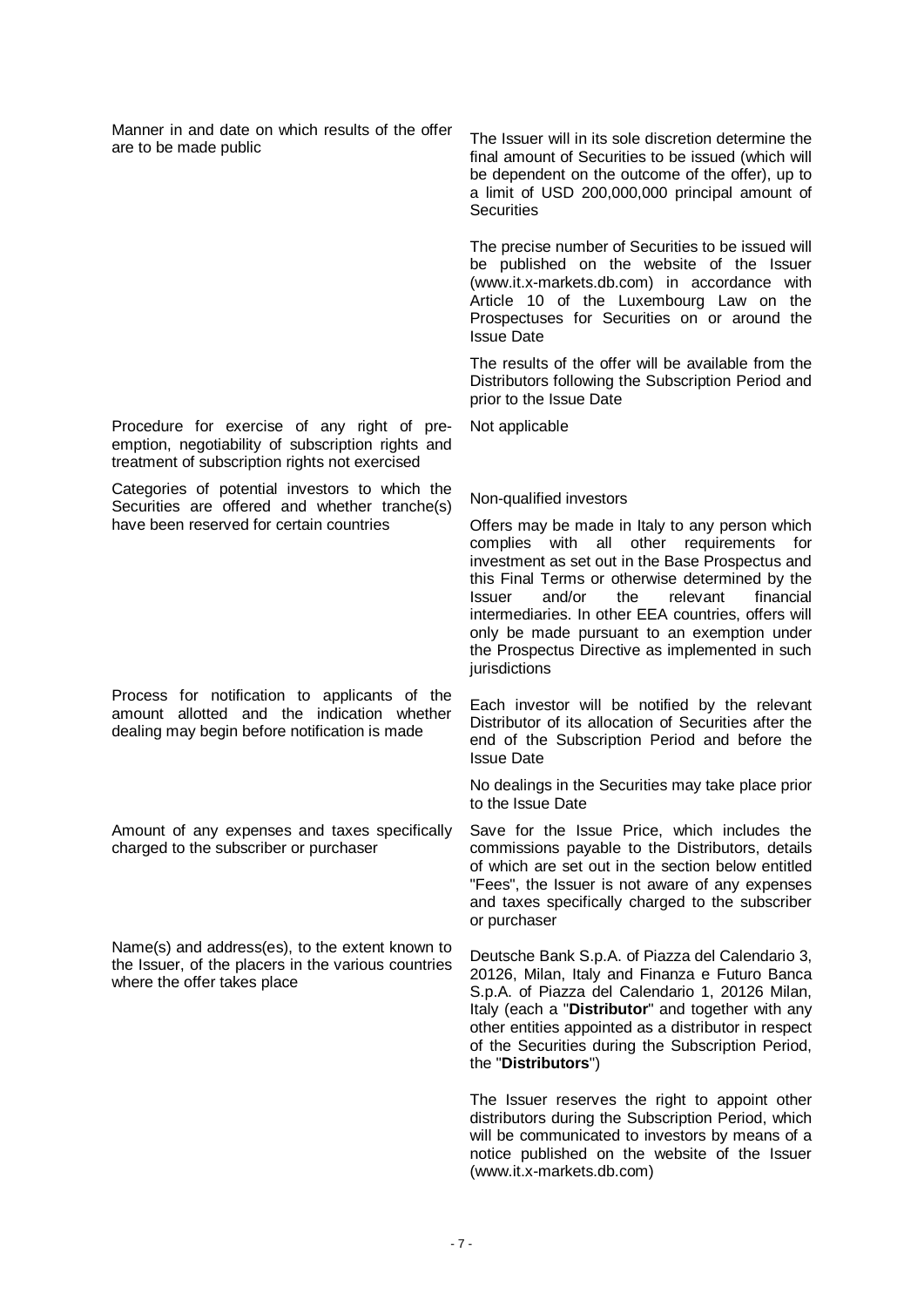|                                                                                             | Deutsche Bank S.p.A. will act as lead manager of<br>the placement syndicate (Responsabile del<br>Collocamento as defined under article 93-bis of<br>the Financial Services Act) (the "Lead Manager")                                                                                              |
|---------------------------------------------------------------------------------------------|---------------------------------------------------------------------------------------------------------------------------------------------------------------------------------------------------------------------------------------------------------------------------------------------------|
| Consent to use of Prospectus                                                                | The Issuer consents to the use of the Prospectus<br>following<br>financial<br>intermediaries<br>the<br>by<br>(individual consent): Deutsche Bank S.p.A. of<br>Piazza del Calendario 3, 20126, Milan, Italy and<br>Finanza e Futuro Banca S.p.A. of Piazza del<br>Calendario 1, 20126 Milan, Italy |
|                                                                                             | Individual consent to the later resale and final<br>placement of the Securities by the financial<br>intermediaries is given in relation to Italy                                                                                                                                                  |
|                                                                                             | The subsequent resale or final placement of<br>Securities by financial intermediaries can be<br>made as long as this Prospectus is valid in<br>accordance with Article 9 of the Prospectus<br><b>Directive</b>                                                                                    |
| <b>FEES</b>                                                                                 |                                                                                                                                                                                                                                                                                                   |
| Fees paid by the Issuer to the distributor                                                  |                                                                                                                                                                                                                                                                                                   |
| <b>Trailer Fee</b>                                                                          | Not applicable                                                                                                                                                                                                                                                                                    |
| <b>Placement Fee</b>                                                                        | Up to 4.00 per cent. of the Issue Price                                                                                                                                                                                                                                                           |
| charged<br>by<br>Fees<br>the<br><b>Issuer</b><br>to<br>the<br>Securityholders post issuance | Not applicable                                                                                                                                                                                                                                                                                    |
| <b>SECURITY RATINGS</b>                                                                     |                                                                                                                                                                                                                                                                                                   |
| Rating                                                                                      | The Securities have not been rated                                                                                                                                                                                                                                                                |
| INTERESTS OF NATURAL AND LEGAL PERSONS<br><b>INVOLVED IN THE ISSUE</b>                      |                                                                                                                                                                                                                                                                                                   |
| Interests of Natural and Legal Persons involved<br>in the Issue                             | Save for the Distributor regarding the fees as set<br>out under "Fees" above, so far as the Issuer is<br>aware, no person involved in the issue of the<br>Securities has an interest material to the offer                                                                                        |
| <b>PUBLICATION OF NOTICES</b>                                                               |                                                                                                                                                                                                                                                                                                   |
| Publication of notices                                                                      | Notices will be published in accordance with<br>$$16(1)(a)$ or $$16(1)(b)$                                                                                                                                                                                                                        |

### **INFORMATION RELATING TO THE UNDERLYING**

Not Applicable.

## **Further Information Published by the Issuer**

The Issuer does not intend to provide any further information on the Underlying.

## **COUNTRY SPECIFIC INFORMATION:**

**ITALY**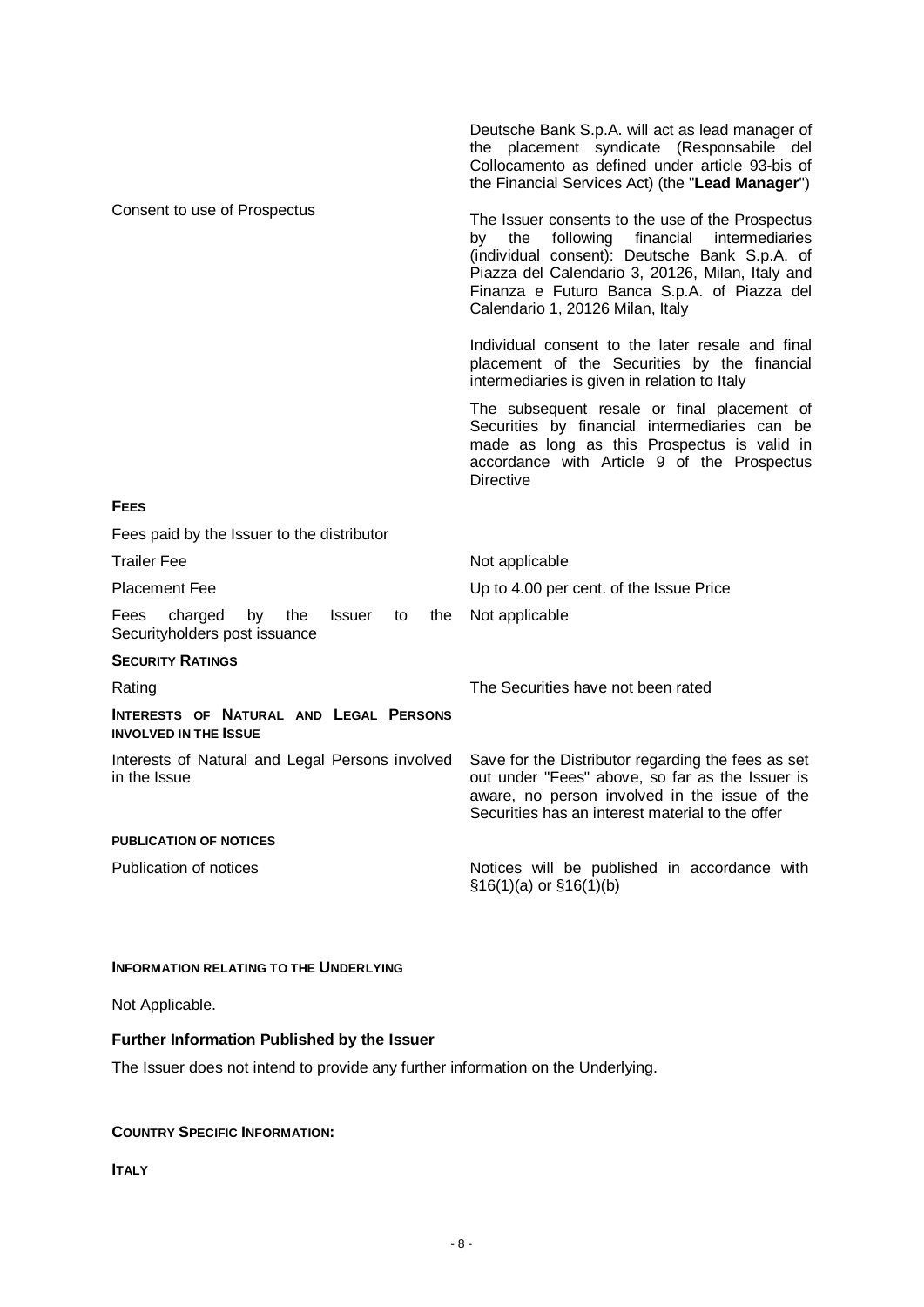Agent in Italy The Agent in Italy is Deutsche Bank S.p.A. acting through its principal office in Milan being as at the Issue Date at the following address: Piazza del Calendario, 3 – 20126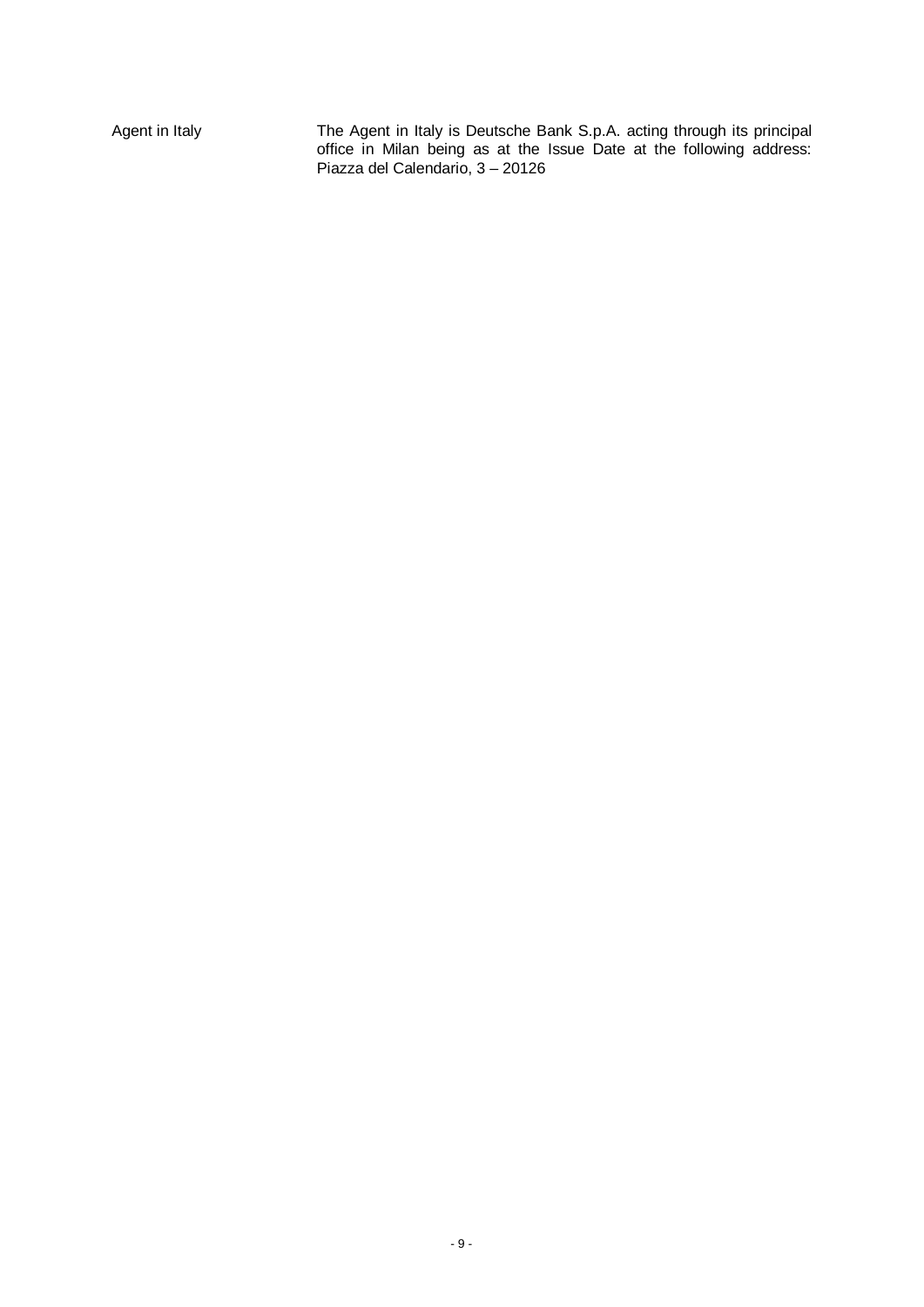### **Annex to the Final Terms**

### **Issue-Specific Summary**

Summaries are made up of disclosure requirements known as "Elements". These elements are numbered in Sections  $A - E$  $(A.1 - E.7)$ .

This Summary contains all the Elements required to be included in a summary for this type of securities and Issuer. Because some Elements are not required to be addressed, there may be gaps in the numbering sequence of the Elements.

Even though an Element may be required to be inserted in the summary because of the type of securities and Issuer, it is possible that no relevant information can be given regarding the Element. In this case a short description of the Element is included in the summary with the mention of 'not applicable'.

| <b>Element</b> | Section A - Introduction and warnings   |               |                                                                                                                                                                                                                                                                                                                                                                                                                                                 |
|----------------|-----------------------------------------|---------------|-------------------------------------------------------------------------------------------------------------------------------------------------------------------------------------------------------------------------------------------------------------------------------------------------------------------------------------------------------------------------------------------------------------------------------------------------|
| A.1            | Warning                                 | Warning that: |                                                                                                                                                                                                                                                                                                                                                                                                                                                 |
|                |                                         | $\bullet$     | the Summary should be read as an introduction to the Prospectus;                                                                                                                                                                                                                                                                                                                                                                                |
|                |                                         |               | any decision to invest in the Securities should be based on<br>consideration of the Prospectus as a whole by the investor;                                                                                                                                                                                                                                                                                                                      |
|                |                                         |               | where a claim relating to the information contained in the<br>Prospectus is brought before a court, the plaintiff investor might,<br>under the national legislation of the EU member states, have to<br>bear the costs of translating the Prospectus, before the legal<br>proceedings are initiated; and                                                                                                                                        |
|                |                                         |               | civil liability attaches only to those persons who have tabled the<br>Summary including any translation thereof, but only if the Summary<br>is misleading, inaccurate or inconsistent when read together with<br>the other parts of the Prospectus or it does not provide, when read<br>together with the other parts of the Prospectus, key information in<br>order to aid investors when considering whether to invest in such<br>Securities. |
| A.2            | <b>Consent to use of the Prospectus</b> | $\bullet$     | The Issuer consents to the use of the Prospectus for subsequent<br>resale or final placement of the Securities by the following financial<br>intermediaries (individual consent): Deutsche Bank S.p.A. of<br>Piazza del Calendario 3, 20126, Milan, Italy and Finanza e Futuro<br>Banca S.p.A. of Piazza del Calendario 1, 20126 Milan, Italy.                                                                                                  |
|                |                                         |               | The subsequent resale or final placement of Securities by financial<br>intermediaries can be made from, and including, 23 February 2015<br>to, and including, 10 April 2015 (the "Subscription Period") as<br>long as this Prospectus is valid in accordance with Article 9 of the<br>Prospectus Directive.                                                                                                                                     |
|                |                                         |               | Such consent is not subject to and given under any condition.                                                                                                                                                                                                                                                                                                                                                                                   |
|                |                                         |               | In case of an offer being made by a financial intermediary, this<br>financial intermediary will provide information to investors on<br>the terms and conditions of the offer at the time the offer is<br>made.                                                                                                                                                                                                                                  |

| <b>Elemen</b> |                                                                | Section B - Issuer                                                                                                                                                                                                                                                                                                                                                                                                                      |
|---------------|----------------------------------------------------------------|-----------------------------------------------------------------------------------------------------------------------------------------------------------------------------------------------------------------------------------------------------------------------------------------------------------------------------------------------------------------------------------------------------------------------------------------|
| <b>B.1</b>    | Legal and Commercial Name of the<br><b>Issuer</b>              | The legal and commercial name of the Issuer is Deutsche Bank<br>Aktiengesellschaft ("Deutsche Bank" or the "Bank").                                                                                                                                                                                                                                                                                                                     |
| B.2           | Domicile, Legal Form, Legislation,<br>Country of Incorporation | Deutsche Bank is a stock corporation (Aktiengesellschaft) under German<br>law. The Bank has its registered office in Frankfurt am Main, Germany. It<br>maintains its head office at Taunusanlage 12, 60325 Frankfurt am Main,<br>Germany.<br>Deutsche Bank AG, acting through its London branch ("Deutsche Bank<br>AG, London Branch") is domiciled at Winchester House, 1 Great<br>Winchester Street, London EC2N 2DB, United Kingdom. |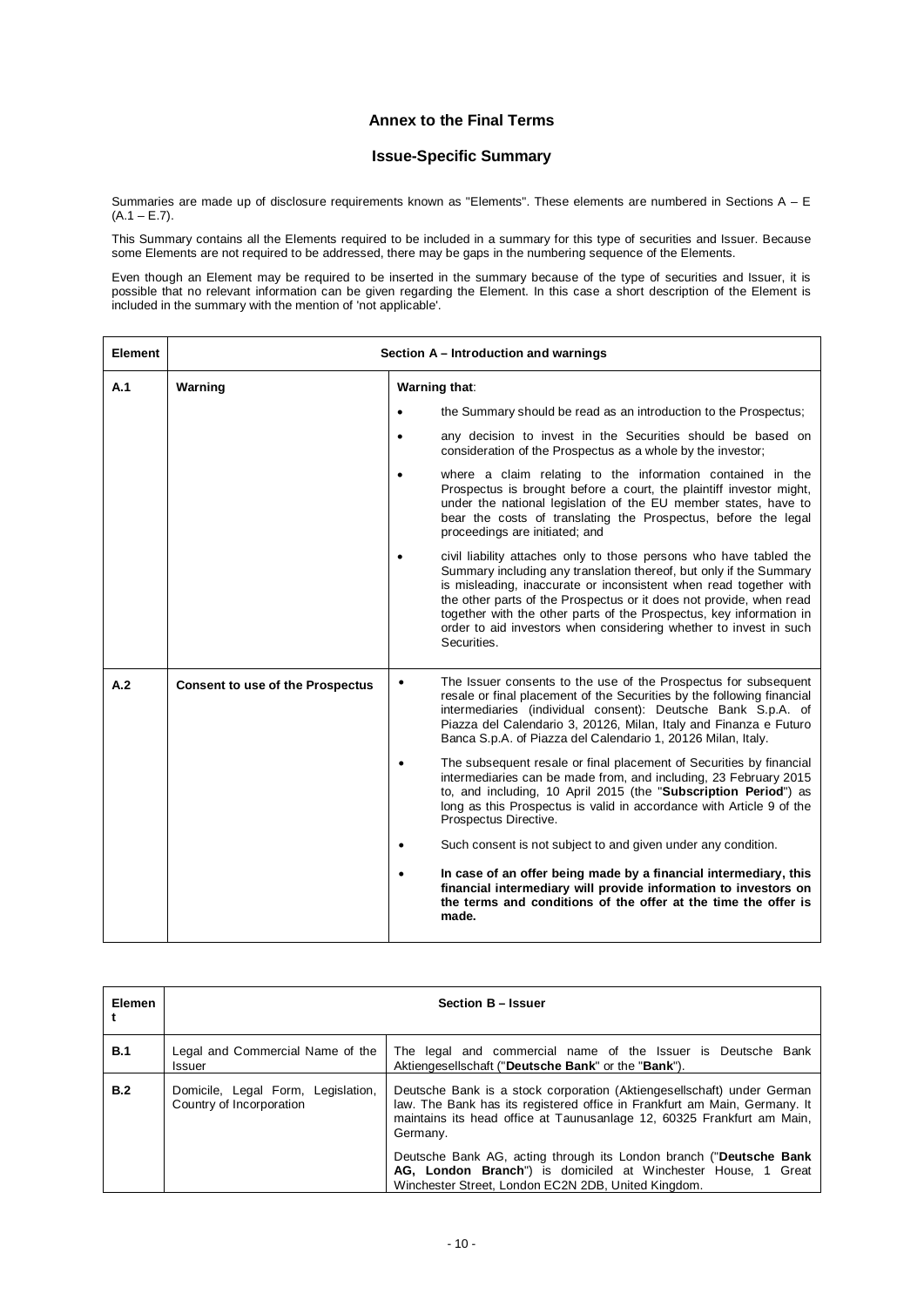| B.4b        | Known trends affecting the Issuer<br>and the industries in which it<br>operates | With the exception of the effects of the macroeconomic conditions and<br>market environment, litigation risks associated with the financial markets<br>crisis as well as the effects of legislation and regulations applicable to all<br>financial institutions in Germany and the Eurozone, there are no known<br>trends, uncertainties, demands, commitments or events that are reasonably<br>likely to have a material effect on the Issuer's prospects in its current<br>financial year. |                                          |                                                                                                                                                                                                                                                                                                                                                                     |                                        |                              |
|-------------|---------------------------------------------------------------------------------|----------------------------------------------------------------------------------------------------------------------------------------------------------------------------------------------------------------------------------------------------------------------------------------------------------------------------------------------------------------------------------------------------------------------------------------------------------------------------------------------|------------------------------------------|---------------------------------------------------------------------------------------------------------------------------------------------------------------------------------------------------------------------------------------------------------------------------------------------------------------------------------------------------------------------|----------------------------------------|------------------------------|
| <b>B.5</b>  | Description of the group and the<br>Issuer's position within the group          | Deutsche Bank is the parent company of a group consisting of banks,<br>capital market companies, fund management companies, property finance<br>companies, instalment financing companies, research and consultancy<br>companies and other domestic and foreign companies (the "Deutsche<br>Bank Group").                                                                                                                                                                                    |                                          |                                                                                                                                                                                                                                                                                                                                                                     |                                        |                              |
| B.9         | Profit forecasts or estimate                                                    | The consolidated income before income taxes (IBIT) estimate of Deutsche<br>Bank as of and for the year ended on 31 December 2014 amounts to EUR<br>3.1 billion.                                                                                                                                                                                                                                                                                                                              |                                          |                                                                                                                                                                                                                                                                                                                                                                     |                                        |                              |
| <b>B.10</b> | Qualifications in the audit report                                              |                                                                                                                                                                                                                                                                                                                                                                                                                                                                                              | historical financial information.        | Not applicable. There are no qualifications in the audit report on the                                                                                                                                                                                                                                                                                              |                                        |                              |
| <b>B.12</b> | Selected historical<br>key financial<br>information                             |                                                                                                                                                                                                                                                                                                                                                                                                                                                                                              | 30 September 2013 and 30 September 2014. | The following table shows an overview from the balance sheet and income<br>statement of Deutsche Bank AG which has been extracted from the<br>respective audited consolidated financial statements prepared in<br>accordance with IFRS as of 31 December 2012 and 31 December 2013 as<br>well as from the unaudited consolidated interim financial statements as of |                                        |                              |
|             |                                                                                 |                                                                                                                                                                                                                                                                                                                                                                                                                                                                                              | 31 December<br>2012<br>(IFRS, audited)   | 30 September<br>2013<br>(IFRS,                                                                                                                                                                                                                                                                                                                                      | 31 December<br>2013<br>(IFRS, audited) | 30 September<br>(IFRS, unaud |
|             |                                                                                 | Share<br>capital<br>(in<br>EUR)                                                                                                                                                                                                                                                                                                                                                                                                                                                              | 2,379,519,078.40                         | unaudited)<br>2,609,919,078.40                                                                                                                                                                                                                                                                                                                                      | 2,609,919,078.40                       | 3,530,939,215.36             |
|             |                                                                                 | Number of<br>ordinary<br>shares                                                                                                                                                                                                                                                                                                                                                                                                                                                              | 929,499,640                              | 1,019,499,640                                                                                                                                                                                                                                                                                                                                                       | 1,019,499,640                          | 1,379,273,131                |
|             |                                                                                 | Total<br>assets<br>(in<br>million<br>Euro)                                                                                                                                                                                                                                                                                                                                                                                                                                                   | 2,022,275                                | 1,787,971                                                                                                                                                                                                                                                                                                                                                           | 1,611,400                              | 1,709,189                    |
|             |                                                                                 | Total<br>liabilities<br>(in million<br>Euro)                                                                                                                                                                                                                                                                                                                                                                                                                                                 | 1,968,035                                | 1,731,206                                                                                                                                                                                                                                                                                                                                                           | 1,556,434                              | 1,639,083                    |
|             |                                                                                 | Total<br>equity<br>(in<br>million<br>Euro)                                                                                                                                                                                                                                                                                                                                                                                                                                                   | 54,240                                   | 56,765                                                                                                                                                                                                                                                                                                                                                              | 54,966                                 | 70,106                       |
|             |                                                                                 | Core Tier 1<br>capital ratio<br>/ Common<br>Equity Tier<br>rer<br>capital<br><u>ratio</u> <sup>12</sup>                                                                                                                                                                                                                                                                                                                                                                                      | 11.4%                                    | 13.0%                                                                                                                                                                                                                                                                                                                                                               | 12.8%                                  | $14.7\%$ <sup>3</sup>        |
|             |                                                                                 | Tier<br>1<br>capital<br>$ratio^2$                                                                                                                                                                                                                                                                                                                                                                                                                                                            | 15.1%                                    | 17.0%                                                                                                                                                                                                                                                                                                                                                               | 16.9%                                  | $15.5\%^{4}$                 |
|             |                                                                                 |                                                                                                                                                                                                                                                                                                                                                                                                                                                                                              |                                          | <sup>1</sup> The CRR/CRD 4 framework replaced the term Core Tier 1 by Common Equity Tier 1.                                                                                                                                                                                                                                                                         |                                        |                              |
|             |                                                                                 |                                                                                                                                                                                                                                                                                                                                                                                                                                                                                              |                                          | $2$ Capital ratios for 30 September 2014 are based upon transitional rules of the<br>CRR/CRD 4 capital framework; prior periods are based upon Basel 2.5 rules excluding<br>transitional items pursuant to section 64h (3) of the German Banking Act.                                                                                                               |                                        |                              |
|             |                                                                                 |                                                                                                                                                                                                                                                                                                                                                                                                                                                                                              | CRR/CRD 4 fully loaded was 11.5%         | $3$ The Common Equity Tier 1 capital ratio as of 30 September 2014 on the basis of                                                                                                                                                                                                                                                                                  |                                        |                              |
|             |                                                                                 | loaded was 12.3%.                                                                                                                                                                                                                                                                                                                                                                                                                                                                            |                                          | $4$ The Tier 1 capital ratio as of 30 September 2014 on the basis of CRR/CRD 4 fully                                                                                                                                                                                                                                                                                |                                        |                              |
|             | No material adverse change in the<br>prospects                                  |                                                                                                                                                                                                                                                                                                                                                                                                                                                                                              | Bank since 31 December 2013.             | There has been no material adverse change in the prospects of Deutsche                                                                                                                                                                                                                                                                                              |                                        |                              |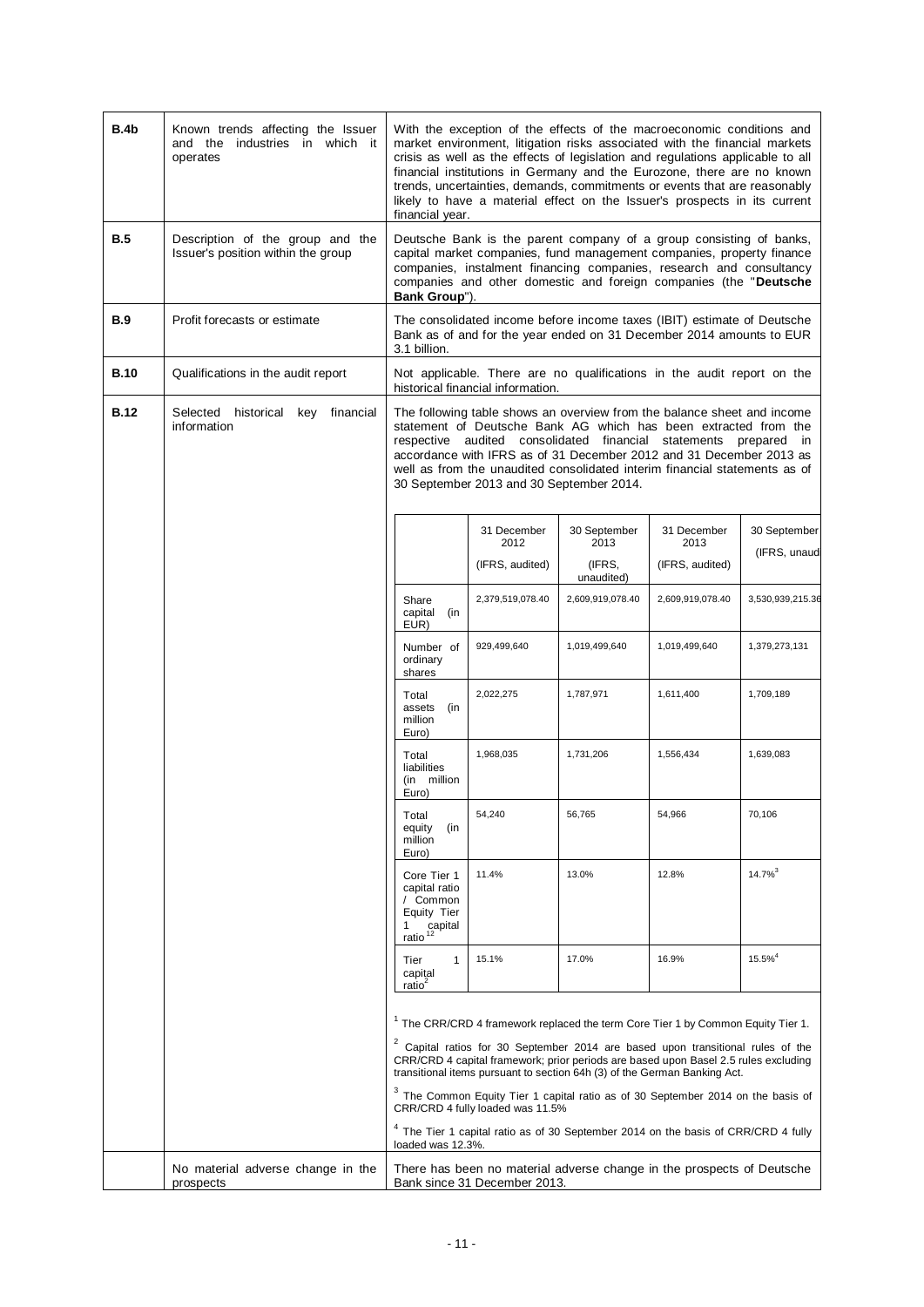|             | Significant changes in the financial<br>or trading position | There has been no significant change in the financial position or trading<br>position of Deutsche Bank Group since 30 September 2014.                                                                                                                                                                                                                                                                                                                                                                                                                                                                                                                                                                                                                |                                                                                                       |                   |             |  |
|-------------|-------------------------------------------------------------|------------------------------------------------------------------------------------------------------------------------------------------------------------------------------------------------------------------------------------------------------------------------------------------------------------------------------------------------------------------------------------------------------------------------------------------------------------------------------------------------------------------------------------------------------------------------------------------------------------------------------------------------------------------------------------------------------------------------------------------------------|-------------------------------------------------------------------------------------------------------|-------------------|-------------|--|
| <b>B.13</b> | Recent events<br>material to the<br>Issuer's solvency       | Not applicable. There are no recent events particular to the Issuer which are<br>to a material extent relevant to the evaluation of the Issuer's solvency.                                                                                                                                                                                                                                                                                                                                                                                                                                                                                                                                                                                           |                                                                                                       |                   |             |  |
| <b>B.14</b> | Dependence upon group entities                              | Please read the following information together with Element B.5.                                                                                                                                                                                                                                                                                                                                                                                                                                                                                                                                                                                                                                                                                     |                                                                                                       |                   |             |  |
|             |                                                             | Not applicable. The Issuer is not dependent upon other entities.                                                                                                                                                                                                                                                                                                                                                                                                                                                                                                                                                                                                                                                                                     |                                                                                                       |                   |             |  |
| <b>B.15</b> | Issuer's principal activities                               | The objects of Deutsche Bank, as laid down in its Articles of Association,<br>include the transaction of all kinds of banking business, the provision of<br>financial and other services and the promotion of international economic<br>relations. The Bank may realise these objectives itself or through<br>subsidiaries and affiliated companies. To the extent permitted by law, the<br>Bank is entitled to transact all business and to take all steps which appear<br>likely to promote the objectives of the Bank, in particular: to acquire and<br>dispose of real estate, to establish branches at home and abroad, to<br>acquire, administer and dispose of participations in other enterprises, and to<br>conclude enterprise agreements. |                                                                                                       |                   |             |  |
|             |                                                             | As of 31 December 2013, the Bank was organized into the following five<br>corporate divisions:                                                                                                                                                                                                                                                                                                                                                                                                                                                                                                                                                                                                                                                       |                                                                                                       |                   |             |  |
|             |                                                             | $\bullet$                                                                                                                                                                                                                                                                                                                                                                                                                                                                                                                                                                                                                                                                                                                                            | <b>Corporate Banking &amp; Securities (CB&amp;S);</b>                                                 |                   |             |  |
|             |                                                             | $\bullet$                                                                                                                                                                                                                                                                                                                                                                                                                                                                                                                                                                                                                                                                                                                                            | <b>Global Transaction Banking (GTB);</b>                                                              |                   |             |  |
|             |                                                             | $\bullet$                                                                                                                                                                                                                                                                                                                                                                                                                                                                                                                                                                                                                                                                                                                                            | Deutsche Asset & Wealth Management (DeAWM);                                                           |                   |             |  |
|             |                                                             | $\bullet$                                                                                                                                                                                                                                                                                                                                                                                                                                                                                                                                                                                                                                                                                                                                            | Private & Business Clients (PBC); and                                                                 |                   |             |  |
|             |                                                             | The five corporate divisions are supported by infrastructure functions. In                                                                                                                                                                                                                                                                                                                                                                                                                                                                                                                                                                                                                                                                           | Non-Core Operations Unit (NCOU).                                                                      |                   |             |  |
|             |                                                             | addition, Deutsche Bank has a regional management function that covers<br>regional responsibilities worldwide.                                                                                                                                                                                                                                                                                                                                                                                                                                                                                                                                                                                                                                       |                                                                                                       |                   |             |  |
|             |                                                             | The Bank has operations or dealings with existing or potential customers in<br>most countries in the world. These operations and dealings include:                                                                                                                                                                                                                                                                                                                                                                                                                                                                                                                                                                                                   |                                                                                                       |                   |             |  |
|             |                                                             | $\bullet$                                                                                                                                                                                                                                                                                                                                                                                                                                                                                                                                                                                                                                                                                                                                            | subsidiaries and branches in many countries;                                                          |                   |             |  |
|             |                                                             | ٠                                                                                                                                                                                                                                                                                                                                                                                                                                                                                                                                                                                                                                                                                                                                                    | representative offices in other countries; and                                                        |                   |             |  |
|             |                                                             | $\bullet$                                                                                                                                                                                                                                                                                                                                                                                                                                                                                                                                                                                                                                                                                                                                            | one or more representatives assigned to serve customers in a<br>large number of additional countries. |                   |             |  |
| <b>B.16</b> | Controlling persons                                         | Not applicable. Based on notifications of major shareholdings pursuant to<br>sections 21 et seq. of the German Securities Trading Act<br>(Wertpapierhandelsgesetz - WpHG), there are only two shareholders<br>holding more than 5 but less than 10 per cent. of the Issuer's shares. To the<br>Issuer's knowledge there is no other shareholder holding more than 3 per<br>cent. of the shares. The Issuer is thus not directly or indirectly owned or<br>controlled.                                                                                                                                                                                                                                                                                |                                                                                                       |                   |             |  |
| <b>B.17</b> | Credit ratings to the Issuer and the<br>Securities          | Deutsche Bank is rated by Moody's Investors Service Inc. ("Moody's"),<br>Standard & Poor's Credit Market Services Europe Limited ("S&P") and Fitch<br>Deutschland GmbH ("Fitch", together with S&P and Moody's, the "Rating<br>Agencies").                                                                                                                                                                                                                                                                                                                                                                                                                                                                                                           |                                                                                                       |                   |             |  |
|             |                                                             | S&P and Fitch are established in the European Union and have been<br>registered or certified in accordance with Regulation (EC) No 1060/2009 of<br>the European Parliament and of the Council of 16 September 2009, as<br>amended, on credit rating agencies ("CRA Regulation"). With respect to<br>Moody's, the credit ratings are endorsed by Moody's office in the UK<br>(Moody's Investors Services Ltd.) in accordance with Article 4(3) of the CRA<br>Regulation.                                                                                                                                                                                                                                                                              |                                                                                                       |                   |             |  |
|             |                                                             | As of 5 February 2015, the following ratings were assigned to Deutsche<br>Bank:                                                                                                                                                                                                                                                                                                                                                                                                                                                                                                                                                                                                                                                                      |                                                                                                       |                   |             |  |
|             |                                                             | <b>Rating Agency</b>                                                                                                                                                                                                                                                                                                                                                                                                                                                                                                                                                                                                                                                                                                                                 | Long term                                                                                             | <b>Short term</b> | Outlook     |  |
|             |                                                             | Moody's                                                                                                                                                                                                                                                                                                                                                                                                                                                                                                                                                                                                                                                                                                                                              | A3                                                                                                    | $P-1$             | negative    |  |
|             |                                                             | S&P                                                                                                                                                                                                                                                                                                                                                                                                                                                                                                                                                                                                                                                                                                                                                  | Α                                                                                                     | A-1               | CreditWatch |  |
|             |                                                             |                                                                                                                                                                                                                                                                                                                                                                                                                                                                                                                                                                                                                                                                                                                                                      |                                                                                                       |                   | negative    |  |
|             |                                                             | Fitch                                                                                                                                                                                                                                                                                                                                                                                                                                                                                                                                                                                                                                                                                                                                                | A+                                                                                                    | $F1+$             | negative    |  |
|             |                                                             | The Securities are not rated.                                                                                                                                                                                                                                                                                                                                                                                                                                                                                                                                                                                                                                                                                                                        |                                                                                                       |                   |             |  |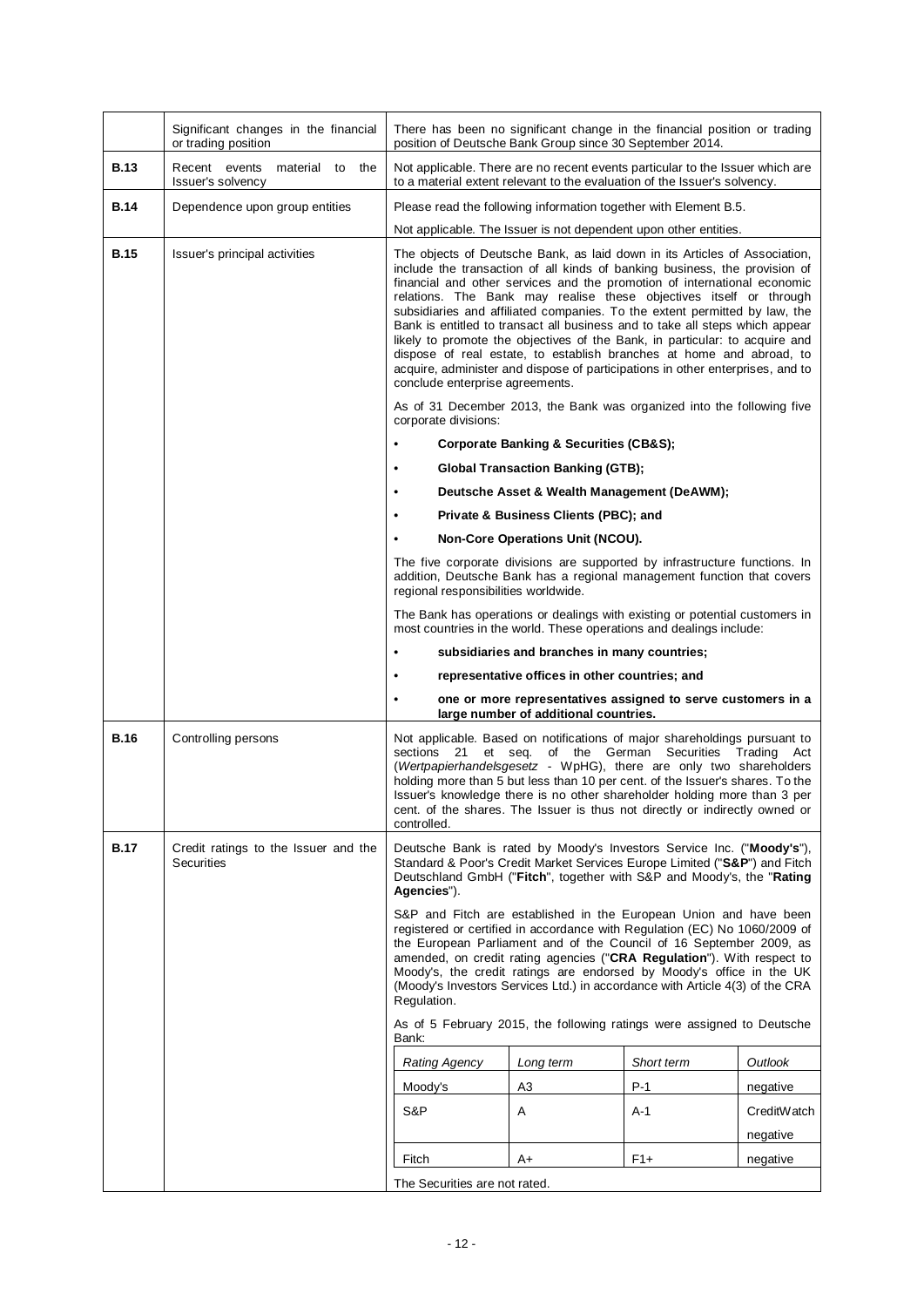| <b>Element</b> |                                                                                                                                                                                                                                                                                                                                                                                                                          | <b>Section C - Securities</b>                                                                                                                                                                                                                                                                                                                      |                                                                                                                                                                                                                                                                                                                                                                                                                                                                                                                                                                                                                                                                                                                                                                                                                                                                                                                                                           |
|----------------|--------------------------------------------------------------------------------------------------------------------------------------------------------------------------------------------------------------------------------------------------------------------------------------------------------------------------------------------------------------------------------------------------------------------------|----------------------------------------------------------------------------------------------------------------------------------------------------------------------------------------------------------------------------------------------------------------------------------------------------------------------------------------------------|-----------------------------------------------------------------------------------------------------------------------------------------------------------------------------------------------------------------------------------------------------------------------------------------------------------------------------------------------------------------------------------------------------------------------------------------------------------------------------------------------------------------------------------------------------------------------------------------------------------------------------------------------------------------------------------------------------------------------------------------------------------------------------------------------------------------------------------------------------------------------------------------------------------------------------------------------------------|
| C.1            | Type and the class of the<br>securities, including any security<br>identification number.                                                                                                                                                                                                                                                                                                                                | <b>Type of Securities</b><br>Element C.9 and C.10.<br>Security identification number(s) of Securities<br>XS0461332933<br>ISIN:<br>WKN: DB1YVM                                                                                                                                                                                                      | The Securities are Notes (the "Securities"). For a further description see                                                                                                                                                                                                                                                                                                                                                                                                                                                                                                                                                                                                                                                                                                                                                                                                                                                                                |
| C.2            | Currency of the securities issue.                                                                                                                                                                                                                                                                                                                                                                                        | United States Dollar ("USD")                                                                                                                                                                                                                                                                                                                       |                                                                                                                                                                                                                                                                                                                                                                                                                                                                                                                                                                                                                                                                                                                                                                                                                                                                                                                                                           |
| C.5            | <b>Restrictions</b><br>the<br>free<br><b>on</b><br>transferability of the securities.                                                                                                                                                                                                                                                                                                                                    | books such Security is transferred.                                                                                                                                                                                                                                                                                                                | Each Security is transferable in accordance with applicable law and any rules<br>and procedures for the time being of any Clearing Agent through whose                                                                                                                                                                                                                                                                                                                                                                                                                                                                                                                                                                                                                                                                                                                                                                                                    |
| C.8            | Rights attached to the securities,<br>including ranking and limitations to<br>those rights                                                                                                                                                                                                                                                                                                                               | Governing law of the Securities<br>of the jurisdiction of the Clearing Agent.<br><b>Rights attached to the Securities</b><br>exercise, with a claim for payment of a cash amount.<br><b>Status of the Securities</b><br>except for any obligations preferred by law.<br>Limitations to the rights attached to the Securities<br>of the Securities. | The Securities will be governed by, and construed in accordance with,<br>English law. The constituting of the Securities may be governed by the laws<br>The Securities provide holders of the Securities, on redemption or upon<br>The Securities will constitute direct, unsecured and unsubordinated<br>obligations of the Issuer ranking pari passu among themselves and pari<br>passu with all other unsecured and unsubordinated obligations of the Issuer<br>Under the terms and conditions of the Securities, the Issuer is entitled to<br>terminate and cancel the Securities and to amend the terms and conditions                                                                                                                                                                                                                                                                                                                               |
| C.9            | The nominal interest rate, the date<br>from which interest becomes<br>payable and the due dates for<br>interest, where the rate is not fixed,<br>description of the underlying on<br>which it is based, maturity date and<br>arrangements for the amortization<br>of the<br>loan,<br>including<br>the<br>repayment<br>procedures,<br>an<br>indication<br>of yield, name of<br>representative of debt security<br>holders | Coupon:<br>Coupon Payment Date:<br>Coupon Periods:                                                                                                                                                                                                                                                                                                 | In respect of the Coupon Payment Date for<br>each Coupon Period commencing on or after<br>15 April 2015 but ending prior to 15 April 2018,<br>2.80 per cent. per annum.<br>In respect of the Coupon Payment Date for<br>each Coupon Period commencing on or after<br>15 April 2018, Steepener Interest Rate for<br>such Coupon Period.<br>Coupon Determination Date: In respect of a Coupon Period, the second<br>relevant business day prior to the Coupon<br>Payment Date for such Coupon Period.<br>15 April 2016, 15 April 2017, 15 April 2018, 15<br>April 2019, 15 April 2020, 15 April 2021, 15<br>April 2022, 15 April 2023, 15 April 2024 and<br>the Settlement Date<br>The period commencing on (and including) the<br>Issue Date and ending on (but excluding) the<br>first Coupon Period End Date and each<br>subsequent period commencing on (and<br>including) a Coupon Period End Date and<br>ending on (but excluding) the next following |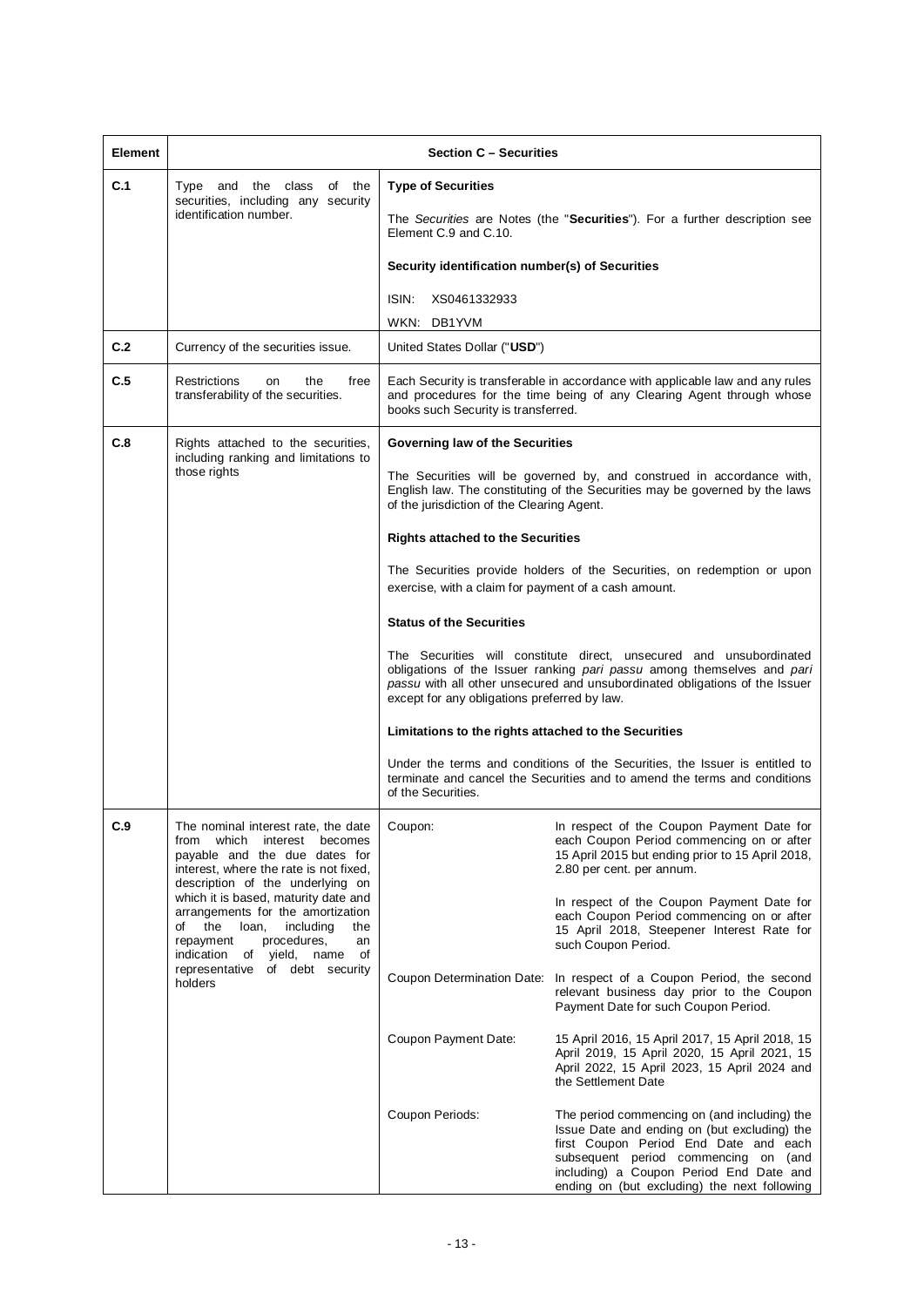|      |                                                                                                                                                                                                       |                                    | Coupon Period End Date                                                                                                                                                                                                                                                                                                                                                                                                         |
|------|-------------------------------------------------------------------------------------------------------------------------------------------------------------------------------------------------------|------------------------------------|--------------------------------------------------------------------------------------------------------------------------------------------------------------------------------------------------------------------------------------------------------------------------------------------------------------------------------------------------------------------------------------------------------------------------------|
|      |                                                                                                                                                                                                       | Coupon Period End Dates:           | 15 April in each calendar, commencing on<br>(and including) 15 April 2016 up to (and<br>including) 15 April 2025, with no adjustment to<br>such dates                                                                                                                                                                                                                                                                          |
|      |                                                                                                                                                                                                       | Description of floating coupon: In | of each<br>Coupon<br>Period<br>respect<br>commencing on or after 15 April 2018, the<br>lesser of (a) 5.0 per cent. per annum, and (b)<br>the greater of (i) the product of (A) 1.65,<br>multiplied by (B) the Swap Rate Spread in<br>respect of the Coupon Determination Date for<br>such Coupon Period, and (ii) 1.00 per cent.<br>per annum                                                                                  |
|      |                                                                                                                                                                                                       | Swap Rate Spread:                  | In respect of any Coupon Determination Date,<br>(a) the Reference CMS Rate with Specified<br>Period equal to 30 year, minus (ii) the<br>Reference CMS Rate with Specified Period<br>equal to 2 years                                                                                                                                                                                                                           |
|      |                                                                                                                                                                                                       | Reference CMS Rate:                | In respect of a Specified Period and a Coupon<br>Determination Date, the annual swap rate for<br>U.S. dollar swap transactions with a term<br>equal to the Specified Period, expressed as a<br>percentage, which appears on the Reuters<br>Screen ISDAFIX1 Page (or any successor)<br>under the heading "USD 11:00 AM" and above<br>the caption " <usdsfix=>", on the relevant<br/><b>Coupon Determination Date</b></usdsfix=> |
|      |                                                                                                                                                                                                       | Settlement Date and                |                                                                                                                                                                                                                                                                                                                                                                                                                                |
|      |                                                                                                                                                                                                       | Redemption:                        | 15 April 2025                                                                                                                                                                                                                                                                                                                                                                                                                  |
|      |                                                                                                                                                                                                       | Yield:                             | Not Applicable; the Securities do not pay a<br>fixed coupon.                                                                                                                                                                                                                                                                                                                                                                   |
|      |                                                                                                                                                                                                       | Name of representative of          |                                                                                                                                                                                                                                                                                                                                                                                                                                |
|      |                                                                                                                                                                                                       | debt security holders:             | Not applicable; there is no representative of<br>debt security holders.                                                                                                                                                                                                                                                                                                                                                        |
| C.10 |                                                                                                                                                                                                       |                                    |                                                                                                                                                                                                                                                                                                                                                                                                                                |
|      | Derivative<br>component<br>the<br>in<br>interest payment.                                                                                                                                             | payment.                           | Not applicable; the Securities have no derivative component in the interest                                                                                                                                                                                                                                                                                                                                                    |
| C.11 | Application<br>for<br>admission<br>to<br>trading, with a view to their<br>distribution in a regulated market or<br>other equivalent markets with<br>indication of the<br>markets<br>in.<br>questions. | any exchange.                      | Not applicable; the Securities will not be admitted to the regulated market of                                                                                                                                                                                                                                                                                                                                                 |

| <b>Element</b> |                                                                      | Section D - Risks                                                                                                                                                                                                                                                                                                                         |
|----------------|----------------------------------------------------------------------|-------------------------------------------------------------------------------------------------------------------------------------------------------------------------------------------------------------------------------------------------------------------------------------------------------------------------------------------|
| D.2            | Key information on the key risks that<br>are specific to the issuer. | Investors will be exposed to the risk of the Issuer becoming insolvent as a<br>result of being overindebted or unable to pay debts, i.e. to the risk of a<br>temporary or permanent inability to meet interest and/or principal payments<br>on time. The Issuer's credit ratings reflect the assessment of these risks.                   |
|                |                                                                      | Factors that may have a negative impact on Deutsche Bank's profitability<br>are described in the following:                                                                                                                                                                                                                               |
|                |                                                                      | As a global investment bank with a large private client franchise,<br>Deutsche Bank's businesses are materially affected by global<br>macroeconomic and financial market conditions. Over the last<br>several years, banks, including Deutsche Bank, have experienced<br>nearly continuous stress on their business models and prospects. |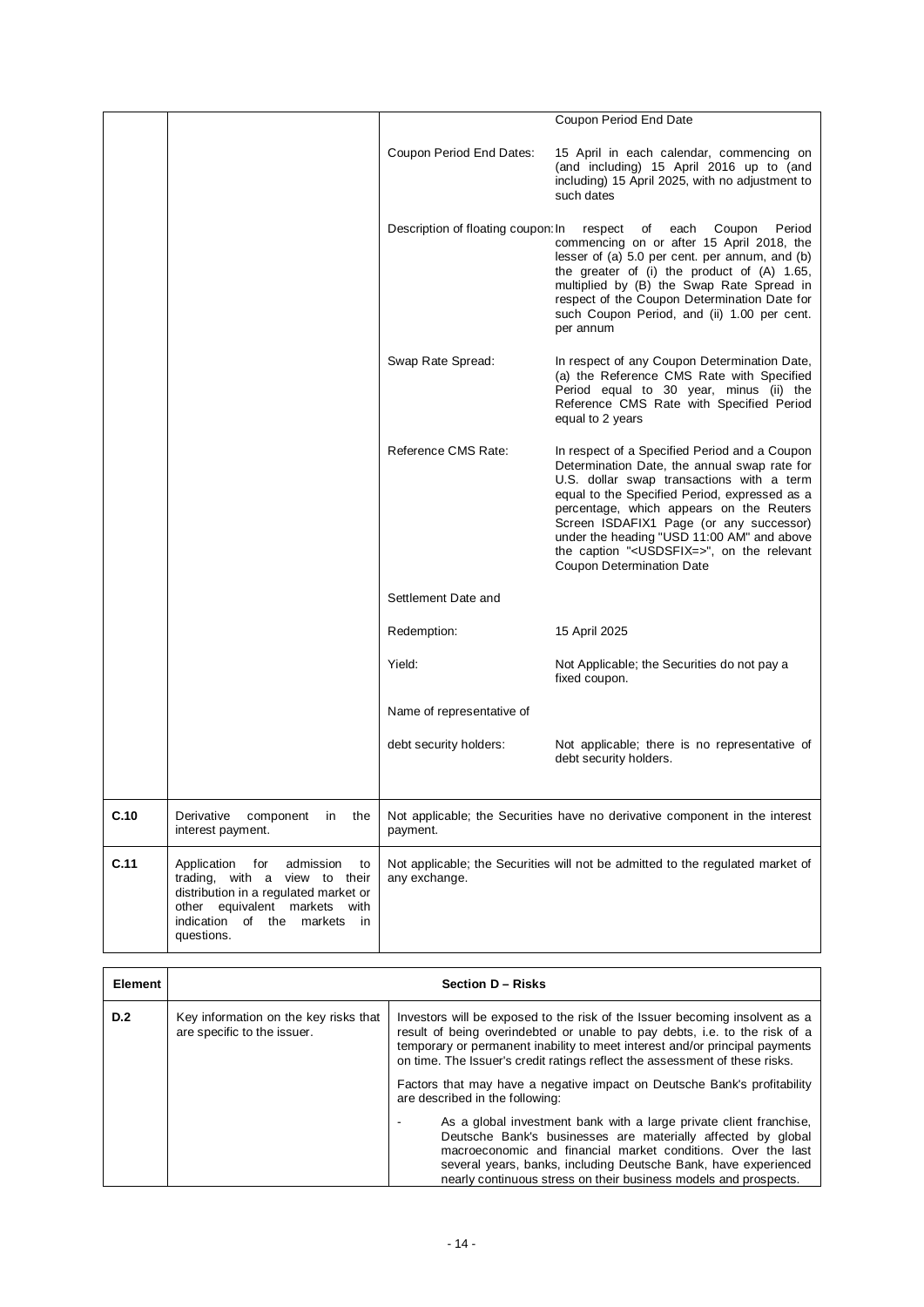|  |                          | A muted global economic recovery and persistently challenging<br>market and geopolitical conditions continue to negatively affect<br>Deutsche Bank's results of operations and financial condition in<br>some of its businesses, while a continuing low interest environment<br>and competition in the financial services industry have compressed<br>margins in many of Deutsche Bank's businesses. If these<br>conditions persist or worsen, Deutsche Bank could determine that it<br>needs to make changes to its business model.                                                                                                                       |
|--|--------------------------|------------------------------------------------------------------------------------------------------------------------------------------------------------------------------------------------------------------------------------------------------------------------------------------------------------------------------------------------------------------------------------------------------------------------------------------------------------------------------------------------------------------------------------------------------------------------------------------------------------------------------------------------------------|
|  |                          | Deutsche Bank has been and may continue to be directly affected<br>by the European sovereign debt crisis, and it may be required to<br>take impairments on its exposures to the sovereign debt of<br>European or other countries. The credit default swaps into which<br>Deutsche Bank has entered to manage sovereign credit risk may<br>not be available to offset these losses.                                                                                                                                                                                                                                                                         |
|  |                          | Regulatory and political actions by European governments in<br>response to the sovereign debt crisis may not be sufficient to<br>prevent the crisis from spreading or to prevent departure of one or<br>more member countries from the common currency over the long<br>term. The default or departure of any one or more countries from<br>the euro could have unpredictable consequences for the financial<br>system and the greater economy, potentially leading to declines in<br>business levels, write-downs of assets and losses across Deutsche<br>Bank's businesses. Deutsche Bank's ability to protect itself against<br>these risks is limited. |
|  |                          | Deutsche Bank has a continuous demand for liquidity to fund its<br>business activities. It may suffer during periods of market-wide or<br>firm-specific liquidity constraints, and liquidity may not be available<br>to it even if its underlying business remains strong.                                                                                                                                                                                                                                                                                                                                                                                 |
|  |                          | Regulatory reforms enacted and proposed in response to<br>weaknesses in the financial sector, together with increased<br>regulatory scrutiny more generally, have created significant<br>uncertainty for Deutsche Bank and may adversely affect its<br>business and ability to execute its strategic plans.                                                                                                                                                                                                                                                                                                                                                |
|  | $\blacksquare$           | Regulatory and legislative changes will require Deutsche Bank to<br>maintain increased capital and may significantly affect its business<br>model and the competitive environment. Any perceptions in the<br>market that Deutsche Bank may be unable to meet its capital<br>requirements with an adequate buffer, or that it should maintain<br>capital in excess of the requirements, could intensify the effect of<br>these factors on Deutsche Bank's business and results.                                                                                                                                                                             |
|  | $\overline{\phantom{a}}$ | The increasingly stringent regulatory environment to which<br>Deutsche Bank is subject, coupled with substantial outflows in<br>connection with litigation and enforcement matters, may make it<br>difficult for Deutsche Bank to maintain its capital ratios at levels<br>above those required by regulators or expected in the market.                                                                                                                                                                                                                                                                                                                   |
|  |                          | New rules in the United States, recent legislation in Germany and<br>proposals in the European Union regarding the prohibition of<br>proprietary trading or its separation from the deposit-taking<br>business may materially affect Deutsche Bank's business model.                                                                                                                                                                                                                                                                                                                                                                                       |
|  |                          | European and German legislation regarding the recovery and<br>resolution of banks and investment firms may result in regulatory<br>consequences that could limit Deutsche Bank's business<br>operations and lead to higher refinancing costs.                                                                                                                                                                                                                                                                                                                                                                                                              |
|  |                          | Other regulatory reforms adopted or proposed in the wake of the<br>financial crisis – for example, extensive new regulations governing<br>Deutsche Bank's derivatives activities, bank levies or a possible<br>financial transaction tax - may materially increase Deutsche Bank's<br>operating costs and negatively impact its business model.                                                                                                                                                                                                                                                                                                            |
|  |                          | Adverse market conditions, historically low prices, volatility and<br>cautious investor sentiment have affected and may in the future<br>materially and adversely affect Deutsche Bank's revenues and<br>profits, particularly in its investment banking, brokerage and other<br>commission- and fee-based businesses. As a result, Deutsche<br>Bank has in the past incurred and may in the future incur significant<br>losses from its trading and investment activities.                                                                                                                                                                                |
|  |                          | Since Deutsche Bank published its Strategy 2015+ targets in 2012,<br>macroeconomic and market conditions as well as the regulatory                                                                                                                                                                                                                                                                                                                                                                                                                                                                                                                         |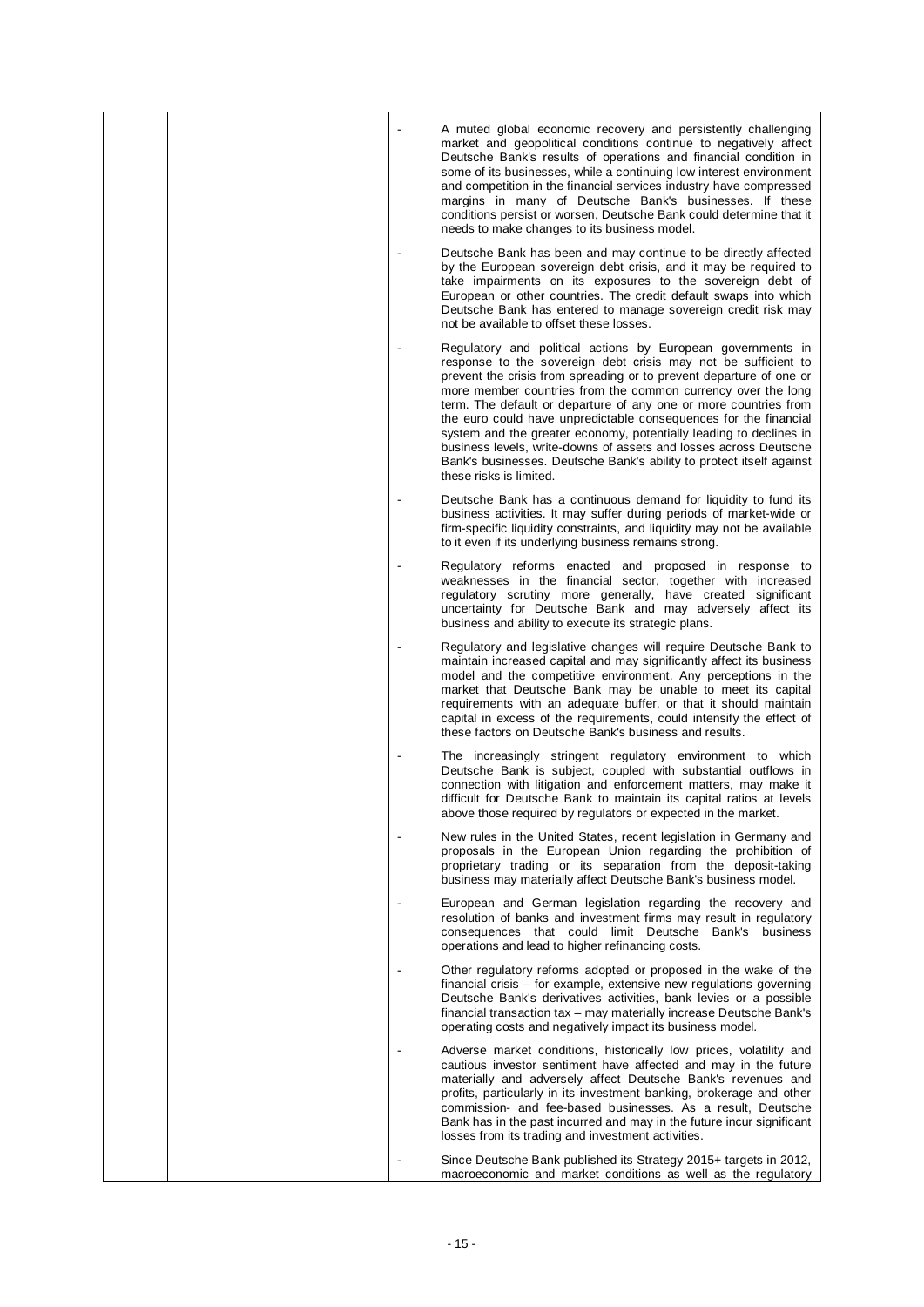|  | environment have been much more challenging than originally<br>anticipated, and as a result, Deutsche Bank has updated its<br>aspirations to reflect these challenging conditions. If Deutsche<br>Bank is unable to implement its updated strategy successfully, it<br>may be unable to achieve its financial objectives, or incur losses or<br>low profitability or erosions of its capital base, and its share price<br>may be materially and adversely affected.                               |
|--|---------------------------------------------------------------------------------------------------------------------------------------------------------------------------------------------------------------------------------------------------------------------------------------------------------------------------------------------------------------------------------------------------------------------------------------------------------------------------------------------------|
|  | Deutsche Bank operates in a highly and increasingly regulated and<br>litigious environment, potentially exposing it to liability and other<br>costs, the amounts of which may be substantial and difficult to<br>estimate, as well as to legal and regulatory sanctions and<br>reputational harm.                                                                                                                                                                                                 |
|  | Deutsche Bank is currently the subject of regulatory and criminal<br>industry-wide investigations relating to interbank offered rates, as<br>well as civil actions. Due to a number of uncertainties, including<br>those related to the high profile of the matters and other banks'<br>settlement negotiations, the eventual outcome of these matters is<br>unpredictable, and may materially and adversely affect Deutsche<br>Bank's results of operations, financial condition and reputation. |
|  | A number of regulatory authorities are currently investigating<br>Deutsche Bank in connection with misconduct relating to<br>manipulation of foreign exchange rates. The extent of Deutsche<br>Bank's financial exposure to these matters could be material, and<br>Deutsche Bank's reputation may suffer material harm as a result.                                                                                                                                                              |
|  | A number of regulatory authorities are currently investigating or<br>seeking information from Deutsche Bank in connection with<br>transactions with Monte dei Paschi di Siena. The extent of<br>Deutsche Bank's financial exposure to these matters could be<br>material, and Deutsche Bank's reputation may be harmed.                                                                                                                                                                           |
|  | Regulatory agencies in the United States are investigating whether<br>Deutsche Bank's historical processing of certain U.S. Dollar<br>payment orders for parties from countries subject to U.S. embargo<br>laws complied with U.S. federal and state laws. The eventual<br>outcomes of these matters are unpredictable, and may materially<br>and adversely affect Deutsche Bank's results of operations,<br>financial condition and reputation.                                                  |
|  | Deutsche Bank has been subject to contractual claims and<br>litigation in respect of its U.S. residential mortgage loan business<br>that may materially and adversely affect its results or reputation.                                                                                                                                                                                                                                                                                           |
|  | Deutsche Bank's non-traditional credit businesses materially add to<br>its traditional banking credit risks.                                                                                                                                                                                                                                                                                                                                                                                      |
|  | Deutsche Bank has incurred losses, and may incur further losses,<br>as a result of changes in the fair value of its financial instruments.                                                                                                                                                                                                                                                                                                                                                        |
|  | Deutsche Bank's risk management policies, procedures and<br>methods leave it exposed to unidentified or unanticipated risks,<br>which could lead to material losses.                                                                                                                                                                                                                                                                                                                              |
|  | Operational risks may disrupt Deutsche Bank's businesses.                                                                                                                                                                                                                                                                                                                                                                                                                                         |
|  | Deutsche Bank's operational systems are subject to an increasing<br>risk of cyber attacks and other internet crime, which could result in<br>material losses of client or customer information, damage Deutsche<br>Bank's reputation and lead to regulatory penalties and financial<br>losses.                                                                                                                                                                                                    |
|  | The size of Deutsche Bank's clearing operations exposes it to a<br>heightened risk of material losses should these operations fail to<br>function properly.                                                                                                                                                                                                                                                                                                                                       |
|  | Deutsche Bank may have difficulty in identifying and executing<br>acquisitions, and both making acquisitions and avoiding them could<br>materially harm Deutsche Bank's results of operations and its<br>share price.                                                                                                                                                                                                                                                                             |
|  | The effects of the takeover of Deutsche Postbank AG may differ<br>materially from Deutsche Bank's expectations.                                                                                                                                                                                                                                                                                                                                                                                   |
|  | Deutsche Bank may have difficulties selling non-core assets at<br>favorable prices or at all and may experience material losses from<br>these assets and other investments irrespective of market<br>developments.                                                                                                                                                                                                                                                                                |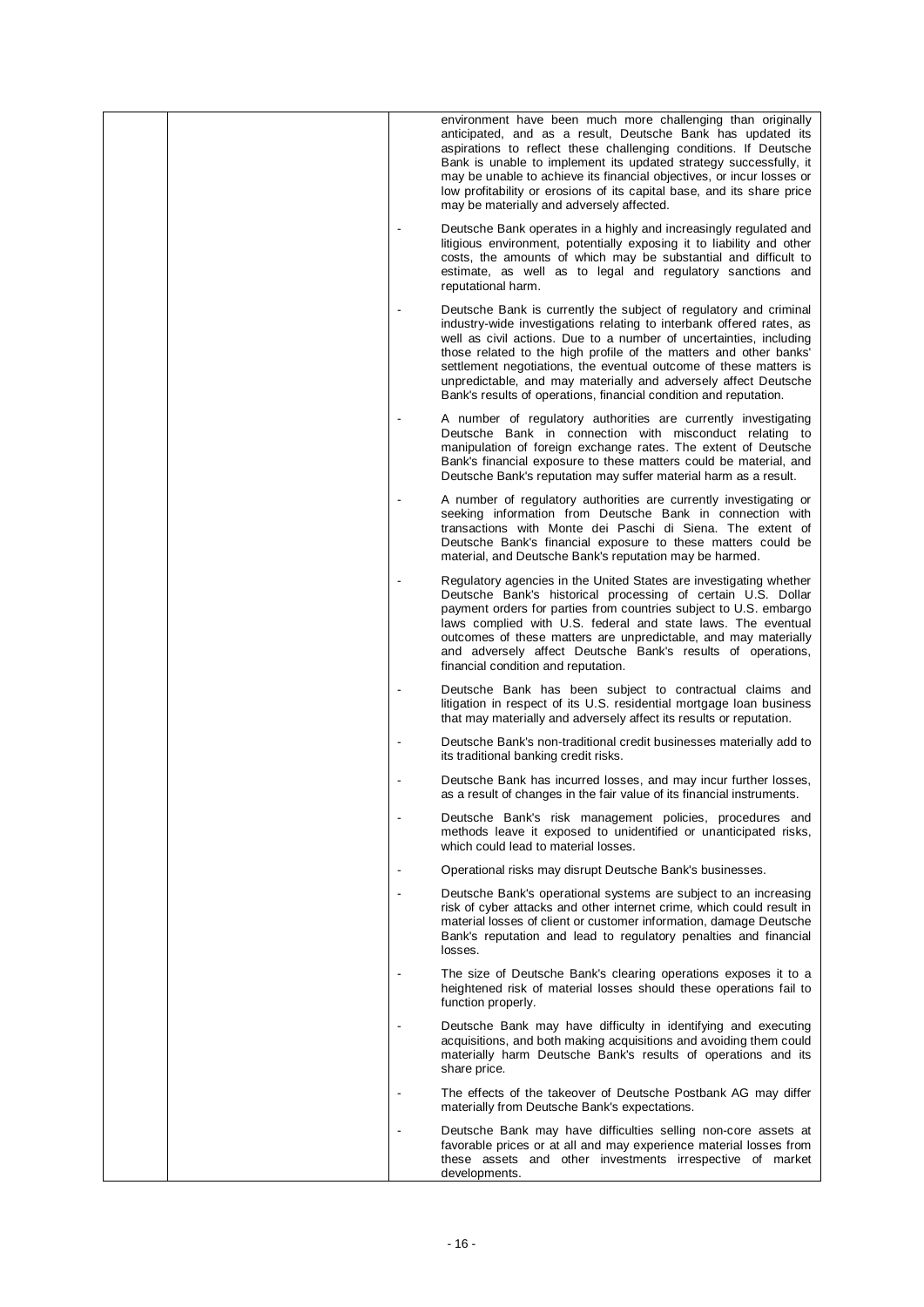|     |                                                                                                             | Intense competition, in Deutsche Bank's home market of Germany<br>as well as in international markets, could materially adversely<br>impact Deutsche Bank's revenues and profitability.<br>Transactions with counterparties in countries designated by the<br>U.S. State Department as state sponsors of terrorism or persons<br>targeted by U.S. economic sanctions may lead potential customers<br>and investors to avoid doing business with Deutsche Bank or<br>investing in its securities, harm its reputation or result in regulatory<br>action which could materially and adversely affect its business.                                                                                                                                                                                                                                              |
|-----|-------------------------------------------------------------------------------------------------------------|---------------------------------------------------------------------------------------------------------------------------------------------------------------------------------------------------------------------------------------------------------------------------------------------------------------------------------------------------------------------------------------------------------------------------------------------------------------------------------------------------------------------------------------------------------------------------------------------------------------------------------------------------------------------------------------------------------------------------------------------------------------------------------------------------------------------------------------------------------------|
| D.3 | Key information on the risks that are<br>specific and individual to the                                     | Securities are linked to the Underlying                                                                                                                                                                                                                                                                                                                                                                                                                                                                                                                                                                                                                                                                                                                                                                                                                       |
|     | securities.                                                                                                 | Amounts payable or assets deliverable periodically or on exercise or<br>redemption of the Securities, as the case may be, are linked to the<br>Underlying which may comprise one or more Reference Items. The<br>purchase of, or investment in, Securities linked to the Underlying involves<br>substantial risks.                                                                                                                                                                                                                                                                                                                                                                                                                                                                                                                                            |
|     |                                                                                                             | The Securities are not conventional securities and carry various unique<br>investment risks which prospective investors should understand clearly<br>before investing in the Securities. Each prospective investor in the<br>Securities should be familiar with securities having characteristics similar to<br>the Securities and should fully review all documentation for and understand<br>the Terms and Conditions of the Securities and the nature and extent of its<br>exposure to risk of loss.                                                                                                                                                                                                                                                                                                                                                       |
|     |                                                                                                             | Potential investors should ensure that they understand the relevant formula<br>in accordance with which the amounts payable and/or assets deliverable<br>are calculated, and if necessary seek advice from their own adviser(s).                                                                                                                                                                                                                                                                                                                                                                                                                                                                                                                                                                                                                              |
|     |                                                                                                             | Risks associated with the Underlying                                                                                                                                                                                                                                                                                                                                                                                                                                                                                                                                                                                                                                                                                                                                                                                                                          |
|     |                                                                                                             | Because of the Underlying's influence on the entitlement from the Security<br>investors are exposed to risks both during the term and also at maturity,<br>which are also generally associated with an investment in interest rates.                                                                                                                                                                                                                                                                                                                                                                                                                                                                                                                                                                                                                          |
|     |                                                                                                             | <b>Currency risk</b>                                                                                                                                                                                                                                                                                                                                                                                                                                                                                                                                                                                                                                                                                                                                                                                                                                          |
|     |                                                                                                             | Investors also face an exchange rate risk if the Settlement Currency is not<br>the currency of the investor's home jurisdiction.                                                                                                                                                                                                                                                                                                                                                                                                                                                                                                                                                                                                                                                                                                                              |
|     |                                                                                                             | <b>Early Termination</b>                                                                                                                                                                                                                                                                                                                                                                                                                                                                                                                                                                                                                                                                                                                                                                                                                                      |
|     |                                                                                                             | The Terms and Conditions of the Securities include a provision pursuant to<br>which, either at the option of the Issuer or otherwise where certain<br>conditions are satisfied, the Issuer is entitled to redeem or cancel the<br>Securities early. As a result, the Securities may have a lower market value<br>than similar securities which do not contain any such Issuer's right for<br>redemption or cancellation. During any period where the Securities may be<br>redeemed or cancelled in this way the market value of the Securities<br>generally will not rise substantially above the price at which they may be<br>redeemed or cancelled. The same applies where the Terms and Conditions<br>of the Securities include a provision for an automatic redemption or<br>cancellation of the Securities (e.g. "knock-out" or "auto call" provision). |
| D.6 | Risk warning to the effect that<br>investors may lose the value of their<br>entire investment or part of it | Not applicable, investors will receive the nominal amount at maturity.                                                                                                                                                                                                                                                                                                                                                                                                                                                                                                                                                                                                                                                                                                                                                                                        |

| Element | <b>Section E - Offer</b>                                          |                                       |                                                                                                                                                          |  |
|---------|-------------------------------------------------------------------|---------------------------------------|----------------------------------------------------------------------------------------------------------------------------------------------------------|--|
| E.2b    | Reasons for the offer, use of<br>proceeds, estimated net proceeds | for the offer.                        | Not applicable, making profit and/or hedging certain risks are the reasons                                                                               |  |
| E.3     | Terms and conditions of the offer.                                | subject:<br>Number of the Securities: | Conditions to which the offer is The offer of the Securities is<br>conditional on their issue<br>An aggregate nominal amount of<br>up to USD 200,000,000 |  |
|         |                                                                   | The Subscription Period               | Applications to subscribe for the<br>Securities may be made from, and<br>including, 23 February 2015 until,<br>and including, 10 April 2015.             |  |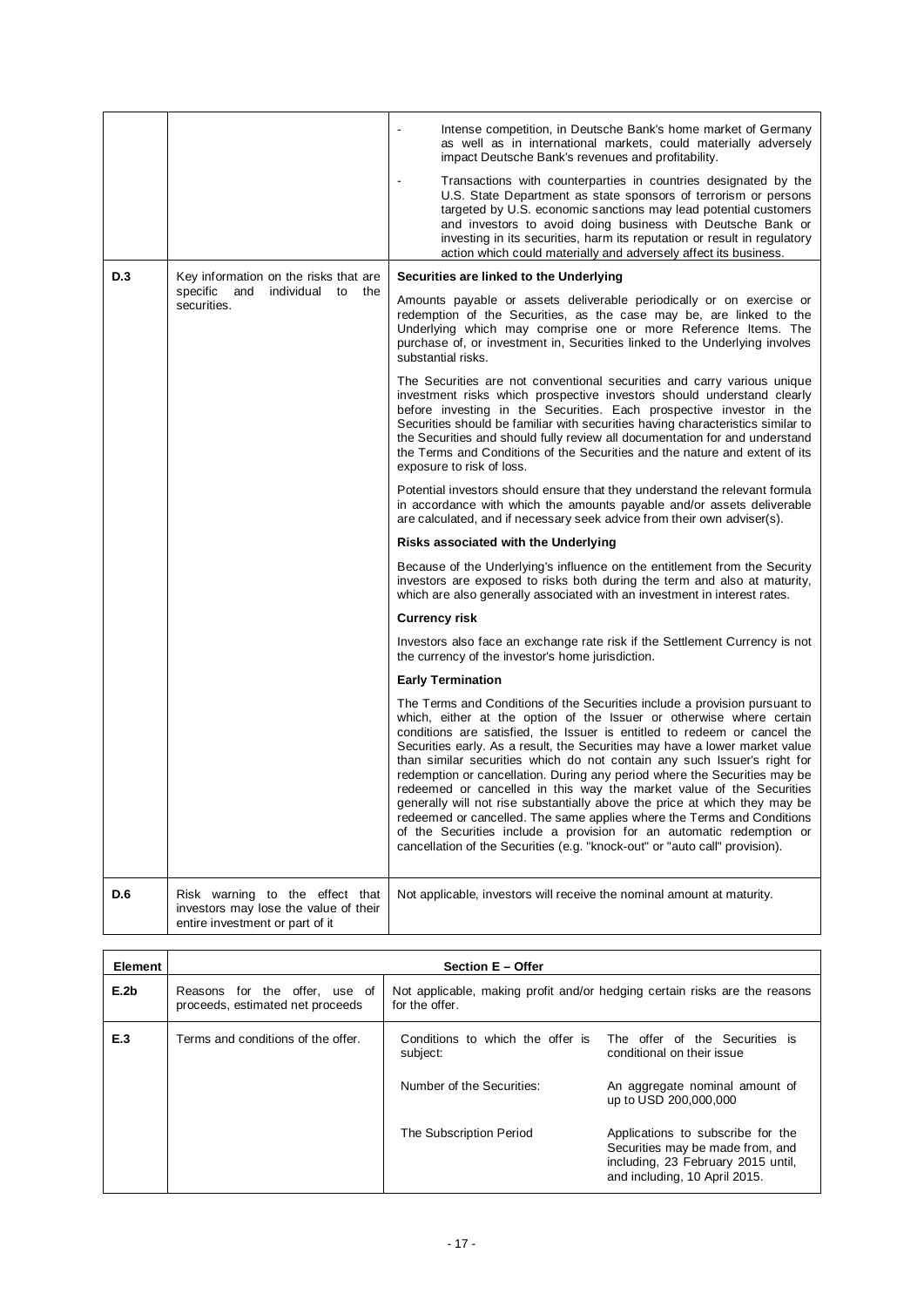| Cancellation of the Issuance of<br>the Securities:                                                                                                                | The Issuer reserves the right for<br>any reason to cancel the issuance<br>of the Securities.                                                                                                                                                                                                                                          |
|-------------------------------------------------------------------------------------------------------------------------------------------------------------------|---------------------------------------------------------------------------------------------------------------------------------------------------------------------------------------------------------------------------------------------------------------------------------------------------------------------------------------|
| Early Closing of the Subscription<br>Period of the Securities:                                                                                                    | The Issuer reserves the right for<br>reason<br>to<br>close<br>the<br>any<br>Subscription Period early.                                                                                                                                                                                                                                |
| Investor<br>minimum subscription<br>amount:                                                                                                                       | USD 2,000.                                                                                                                                                                                                                                                                                                                            |
| Investor maximum subscription<br>amount:                                                                                                                          | Not Applicable; there is no<br>investor maximum subscription<br>amount.                                                                                                                                                                                                                                                               |
| Description of the application<br>process:                                                                                                                        | Applications for the Securities can<br>be made in Italy at participating<br>branches of a Distributor.                                                                                                                                                                                                                                |
|                                                                                                                                                                   | Applications will be in accordance<br>with the relevant Distributor's<br>notified to<br>usual procedures,<br>investors<br>by<br>the<br>relevant<br>Distributor.                                                                                                                                                                       |
|                                                                                                                                                                   | Prospective investors will not be<br>required to enter<br>into<br>any<br>contractual arrangements directly<br>with the Issuer relating to the<br>subscription for the Securities.                                                                                                                                                     |
| Description of possibility to reduce<br>subscriptions and manner for<br>refunding excess amount paid by<br>applicants:                                            | Not Applicable.                                                                                                                                                                                                                                                                                                                       |
| Details of the method and time<br>limits for paying up and delivering<br>the Securities:                                                                          | Investors will be notified by the<br><b>Distributor</b><br>relevant<br>of<br>their<br>allocations of Securities and the<br>settlement<br>arrangements<br>in.<br>respect thereof. The Securities<br>will be issued on the Issue Date<br>against payment to the Issuer by<br>the relevant Distributor of the net<br>subscription price. |
| Manner in and date on which<br>results of the offer are to be made<br>public:                                                                                     | The<br>Issuer will<br>sole<br><i>in</i><br>its<br>discretion determine the final<br>amount of Securities to be issued<br>(which will be dependent on the<br>outcome of the offer), up to a limit<br>of up to USD 200,000,000<br>principal amount of Securities.                                                                       |
|                                                                                                                                                                   | The precise number of Securities<br>to be issued will be published on<br>website<br>the<br>the<br>of<br><b>Issuer</b><br>(www.it.x-markets.db.com)<br>in.<br>accordance with Article 10 of the<br>Luxembourg<br>Law<br>the<br><b>on</b><br>Prospectuses for Securities on or<br>around the Issue Date.                                |
|                                                                                                                                                                   | The results of the offer will be<br>available from the Distributors<br>following the Subscription Period<br>and prior to the Issue Date.                                                                                                                                                                                              |
| Procedure for exercise of any<br>right of pre-emption, negotiability<br>subscription<br>of<br>rights<br>and<br>treatment of subscription rights<br>not exercised: | Not applicable.                                                                                                                                                                                                                                                                                                                       |
| Categories of potential investors<br>to which the Securities are offered                                                                                          | Non-qualified investors                                                                                                                                                                                                                                                                                                               |